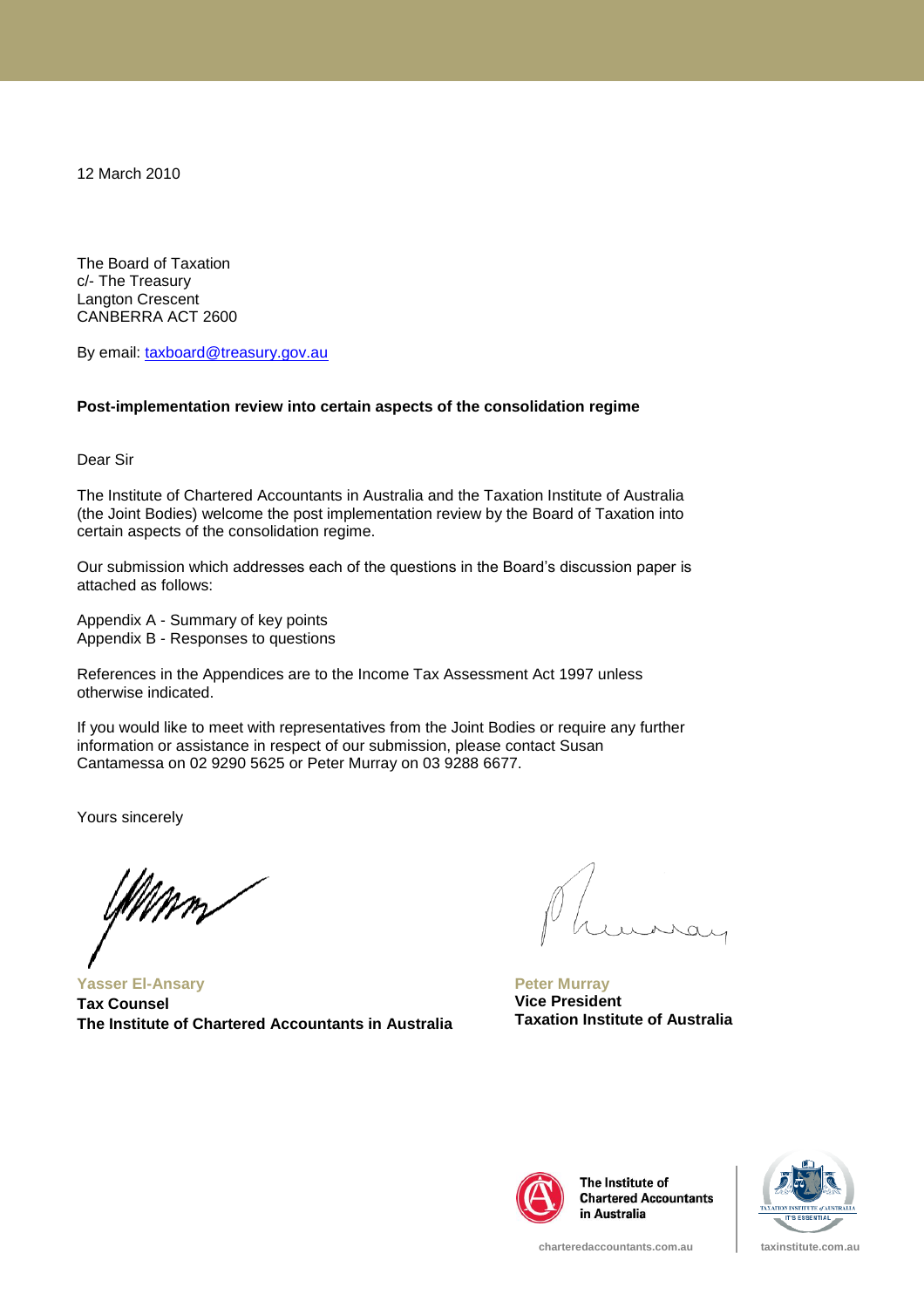# **Appendix A**

**Post-implementation review into certain aspects of the consolidation regime**

# **Summary of key points**

The key points of our submission are set out below.

## **Chapter 2 – Policy benchmarks for considering the effectiveness of the operation of certain areas of the consolidation regime**

- The consolidation regime has increased business efficiency and reduced compliance costs. However unnecessary compliance costs are still being incurred in respect of the simple restructures or acquisitions where:
	- The legislation mandates that a consolidated group deconsolidate and reconsolidate
	- A consolidated group acquires another consolidated group which has a transitional foreign held subsidiary.

In our view the law could be amended to remove these inefficiencies without risk to the revenue.

As a general rule, compliance costs will also be minimised by ensuring that changes to the law which are announced are enacted as soon as reasonably possible thereafter.

- There are various reasons why corporate groups have chosen not to consolidate. In no particular order these include:
	- Insufficient need/insufficient benefits from choosing tax consolidation
	- Costs of adopting tax consolidation outweigh perceived benefits
	- Uncertainty with the tax consolidation law which has caused some groups to defer entry or not to enter to date
	- Inability to apply transitional concessions for groups that delayed consolidation pending clarification of tax consolidation law
	- Inability to choose to consolidate on a retrospective basis for groups that delayed consolidation pending clarification of tax consolidation law
	- Complexities and inequities in applying tax cost setting rules
	- Complexities and inequities in applying loss rules
	- Potential traps for MEC groups/consolidated groups with group losses.

These reasons reflect a mix of the design features of the legislation, its complexity, uncertainty surrounding its application and delays in resolving uncertainty. Where possible, we have suggested ways to minimise compliance costs and enhance the tax consolidation regime.

We see merit in further investigating the possibility of a simplified consolidation regime for small to medium enterprises (SMEs). However, we suspect that the cost of such a simplified regime would still outweigh any benefits for small business corporate groups with satisfy the \$2 million aggregated turnover test.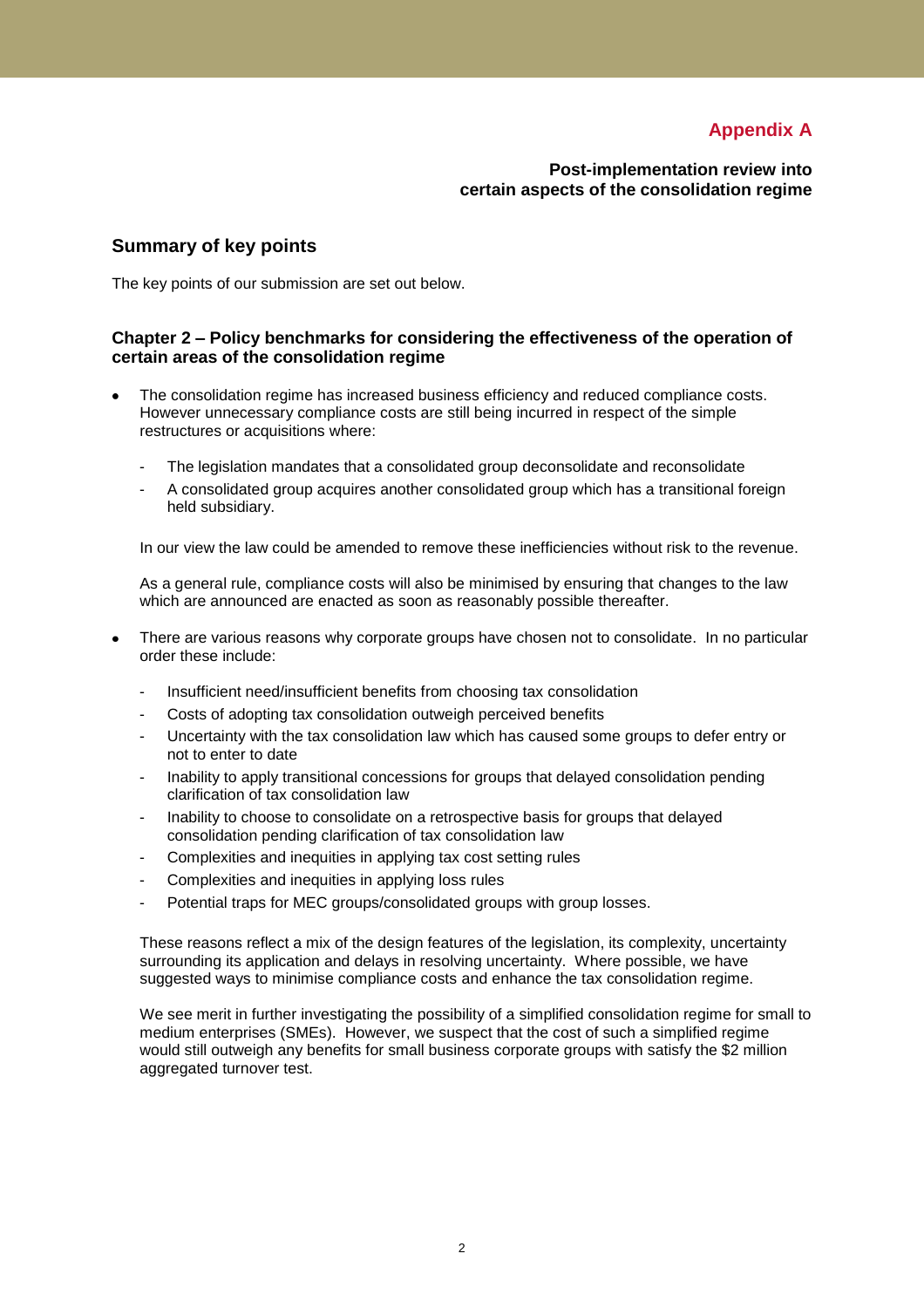## **Chapter 3 – Operation of the single entity rule**

- On the whole the single entity rule (SER) satisfies the policy objective of simplifying the tax system, reducing taxpayer compliance costs and increasing the economic efficiency and integrity of the tax system in respect of dealings between consolidated groups and third parties. This is more evident for groups which deal mainly with third parties and have limited transactions involving intra-group assets.
- We do not believe that additional rules are needed to support the basic operation of the SER. However, modifications to the existing provisions are likely to be required to ensure appropriate outcomes in particular cases
- In relation to the announced changes to section 711-40, we agree with the proposed amendment to subsections 711-40(2) and (3) in respect of third party incidental costs and capital expenditure in relation to intra-group assets. However, we do not agree that amendments should be made to limit the step 3 amount of the exit allocable cost amount (ACA) to those intra-group liabilities owed to a leaving entity that are "accounting liabilities".
- In our view, in certain cases, it would be appropriate to recognise the SER from a third party perspective and achieve a proper balance between equity, efficiency and simplicity, e.g. to resolve the commercial debt forgiveness problem identified in the Board"s Paper. However, we do not consider that this approach would be suitable in all cases.

## **Chapter 4 – Interaction between the consolidation regime and other parts of the income tax law**

This chapter raises issues in relation to the interaction of the consolidation rules with a number of other rules in the income tax law. In summary, in our view:

*Interaction with the trust provisions* – we have identified a number of possible solutions to the interaction issues which arise in relation to the trust provisions. However, any solution will need to have regard to:

- those aspects of the trust provisions being considered by the High Court in *Bamford's* case and
- the impact of the Government's response to the Board's recommendations arising from its review of the tax arrangements applying to managed investment trusts.

*Interaction with the foreign hybrid rules –* we consider that the current law operates appropriately with the foreign hybrid rules.

*Interaction with the non-resident CGT rules –* in our view there is no need for any specific amendments to the existing law to deal with perceived integrity risks. Those risks should be dealt with by the general anti-avoidance provisions of Part IVA.

*Interaction with the foreign currency rules and the TOFA rules –* there is an issue in relation to the application of the functional currency rules to MEC groups which needs to be resolved.

More work is required to ensure that the TOFA regime interacts appropriately with the consolidation regime. Further legislative refinements may be required.

*Other interaction issues -* we have identified a number of areas where the consolidation provisions do not interact appropriately with the loss rules, the thin capitalisation rules and the CGT rules. There are a number of interaction issues with various small business provisions of the income tax law which we have not addressed. We anticipate that these will be identified in submissions of other parties operating in this space.

We have no specific comments in relation to the questions posed in relation to CGT event J1.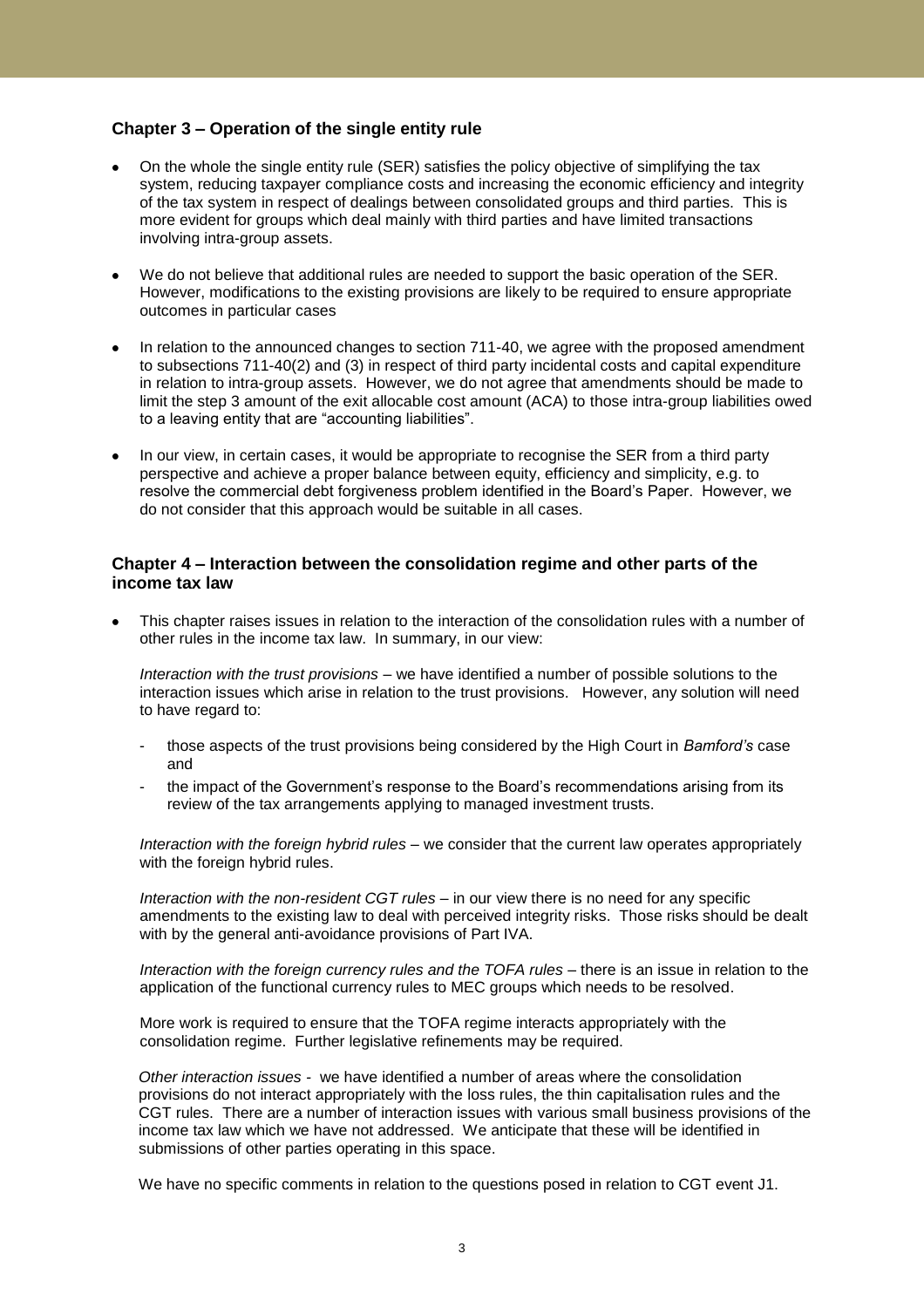## **Chapter 5 – Review of the inherited history rule**

- At this stage, and based on current experiences, we do not advocate the replacement of the entry history rule with a clean slate rule. There are particular aspects of the consolidation law that interact with the inherited history rule in ways that result in anomalous outcomes, for example:
	- Accelerated depreciation
	- Privatised assets
	- Uniform capital allowance (UCA) and mining assets

and these require consideration.

## **Chapter 6 – Operation of the consolidation regime for small business**

Certain barriers to entry into the consolidation regime identified in response to the question in Chapter 2 are more pertinent to the small to medium business sector.

We support further investigation into the merits of a simplified consolidation regime for small to medium enterprises. However, as noted above, we are doubtful that the benefits of a simplified version of the consolidation regime would outweigh the costs for small business corporate groups.

Consideration could also be given to reintroducing limited grouping, asset rollover and dividend rebate rules for certain SMEs.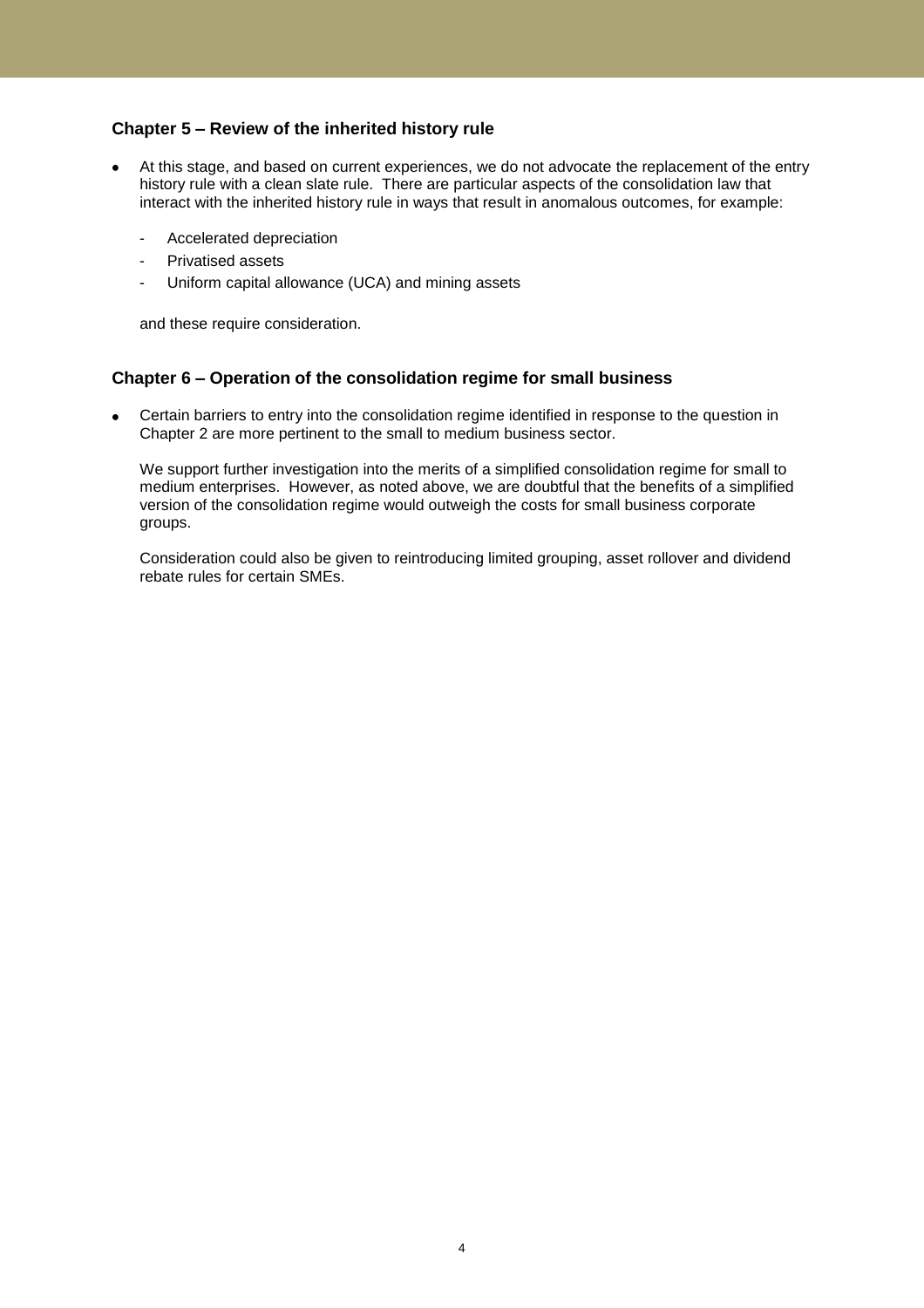# **Appendix B**

**Post-implementation review into certain aspects of the consolidation regime**

## **Chapter 2 - Policy benchmarks for considering the effectiveness of the operation of certain areas of the consolidation regime**

## **Question 2.1(a)**

The Board seeks stakeholder comment on:

(a) In light of the policy drivers behind the introduction of the consolidation regime, do the single entity rule and the inherited history rules serve to increase business efficiency and integrity of the Australian tax system?

In our view the SER and inherited history rules, being the core foundations for the application of the consolidation regime, do enhance the business efficiency of those corporate groups which have chosen to consolidate and consequently the integrity of the Australian tax system. This is primarily because:

- it is easier to reorganise business assets and entities within a corporate group as the income  $\bullet$ tax implications of these transactions are typically eliminated due to the SER and
- the consolidation regime supports the integrity of the corporate tax system by reducing the double taxation of gains and multiplication of losses.

## **Question 2.1(b)**

The Board seeks stakeholder comment on:

(b) For those corporate groups that have elected into the consolidation regime, has the introduction of the consolidation regime reduced the ongoing tax compliance costs associated with carrying on the group's business? If not, what are seen as the key impediments to achieving reduced compliance costs?

For corporate groups which have elected to consolidate, the consolidation regime has generally reduced ongoing tax compliance costs. However, there are a number of:

- General impediments to achieving reduced compliance costs
- Specific areas of the law which create unnecessary compliance costs.

#### *General impediments to achieving reduced compliance costs*

Delays in having specific consolidation issues addressed by legislative amendment or through guidance from the Australian Taxation Office (ATO) has and continues to result in additional compliance costs, e.g. the introduction of *Tax Laws Amendment (2010 Measures No 1) Bill 2010* into Parliament on 10 February 2010 to implement measures some of which were first announced on 1 December 2005 and which have retrospective effect from 1 July 2002.

Legislative delays:

- result in additional compliance costs not only because of the need to deal with the uncertainty between the time of announcement and ultimate enactment of the law, but also in potentially having to revisit prior year tax positions and apply law retrospectively and
- create issues for financial reporting purposes, e.g. to the extent that the amendments currently before Parliament impact prior year tax positions, they will need to be reflected in current and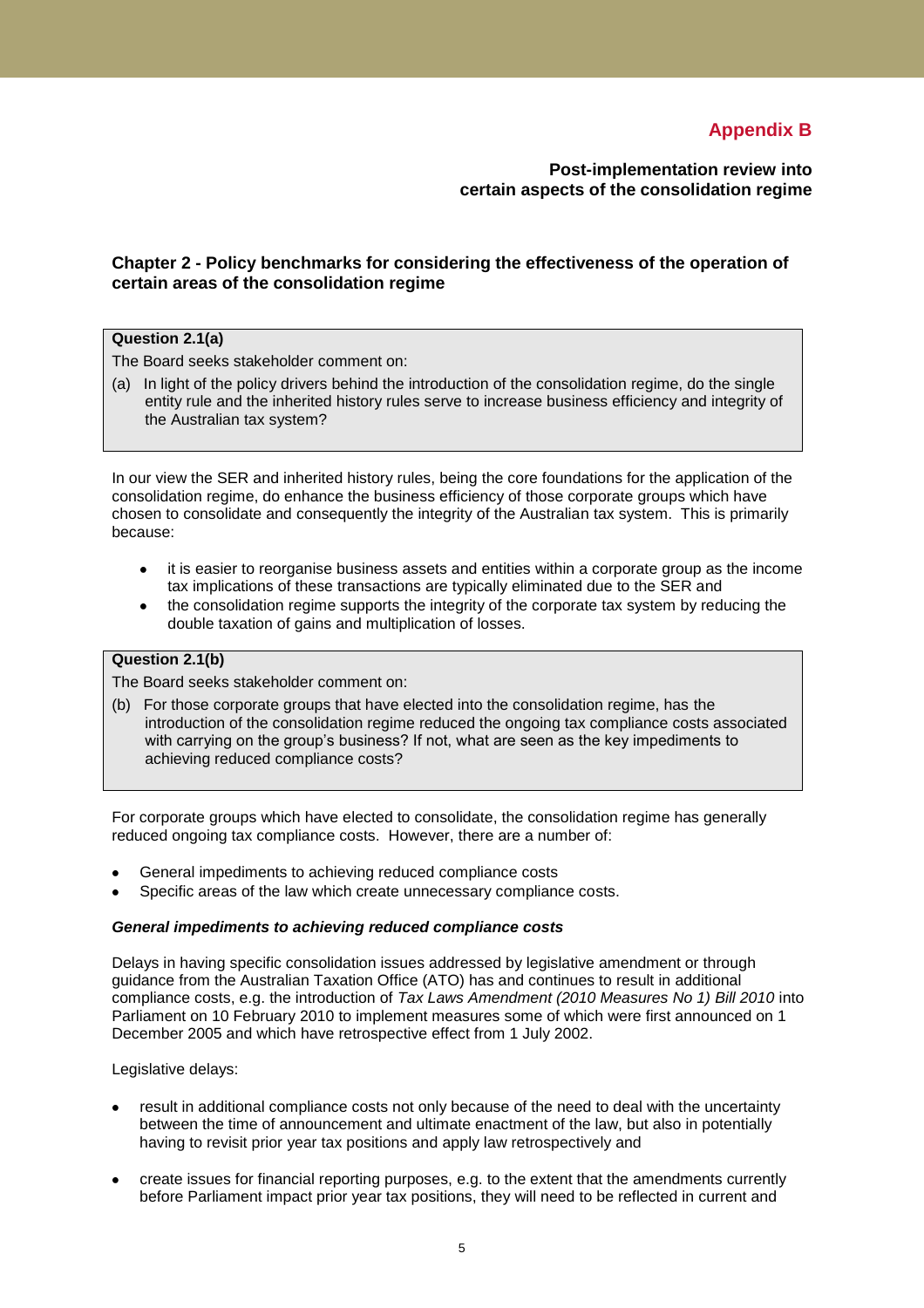deferred tax balances in the next reporting period, assuming the measures are enacted prior to that time.

Similarly, there have been many technical issues where the ATO has taken time to reach a view and many issues which have not yet been finalised, e.g. the treatment of deferred tax balances when determining:

- the amount of a deferred tax liability to be used as part of allocable cost amount (ACA) calculations, relevant when an entity joins or leaves a tax consolidated group, and
- the tax consolidation implications of particular amounts which comprise the deferred tax asset balance.

We acknowledge that many of the unresolved issues are difficult. However, these delays are of concern to consolidated groups which are looking for guidance and in some instances, have had to resort to seeking independent advice and/or private binding rulings (which are often not able to be given) with resulting additional compliance costs.

In order to minimise compliance costs it is therefore important that proposed amendments, including any which arise from the Board of Taxation's review, be legislated promptly following an appropriate period of consultation. It is also important that areas of uncertainty are addressed in ATO products without undue delay.

#### *Specific areas of the law which create unnecessary compliance costs*

#### *Compliance cost issues associated with simple restructures or acquisitions*

Additional compliance costs are incurred in relation to certain restructures and acquisitions because of the way the legislation is currently drafted. For example, consolidated groups are required to deconsolidate and re-consolidate where:

- a non-resident company, which owns 100% of a consolidated group, becomes eligible to be a head company of a consolidated group
- a consolidated group becomes 100% owned by a single company due to the cancellation of minority interests, or
- a consolidated group becomes 100% owned by another consolidated group due to the cancellation of minority interests $^1$ .

The legislation also results in additional compliance costs for consolidated groups which acquire another consolidated group which has a transitional foreign held subsidiary<sup>2</sup>. The existence of such an entity means that the acquiring consolidated group cannot avail itself of Subdivision 705-C unless, prior to acquisition, the subsidiary is identified and appropriate restructuring (which may include deregistration of the company) is undertaken.

In our view Subdivision 705-C should be expanded to apply to a broader range of arrangements than is currently the case, including those outlined above. There may be other areas where, with the benefit of experience, the consolidation rules could be simplified to reduce compliance costs without risk to the revenue.

 $\overline{a}$ 

<sup>1</sup> It is understood that the potential application of Subdivision 705-C to these scenarios has been raised with the ATO through the NTLG Consolidation Subcommittee, and referred to Treasury for consideration

<sup>2</sup> Subdivision 701-C of the *Income Tax (Transitional Provisions) Act 1997*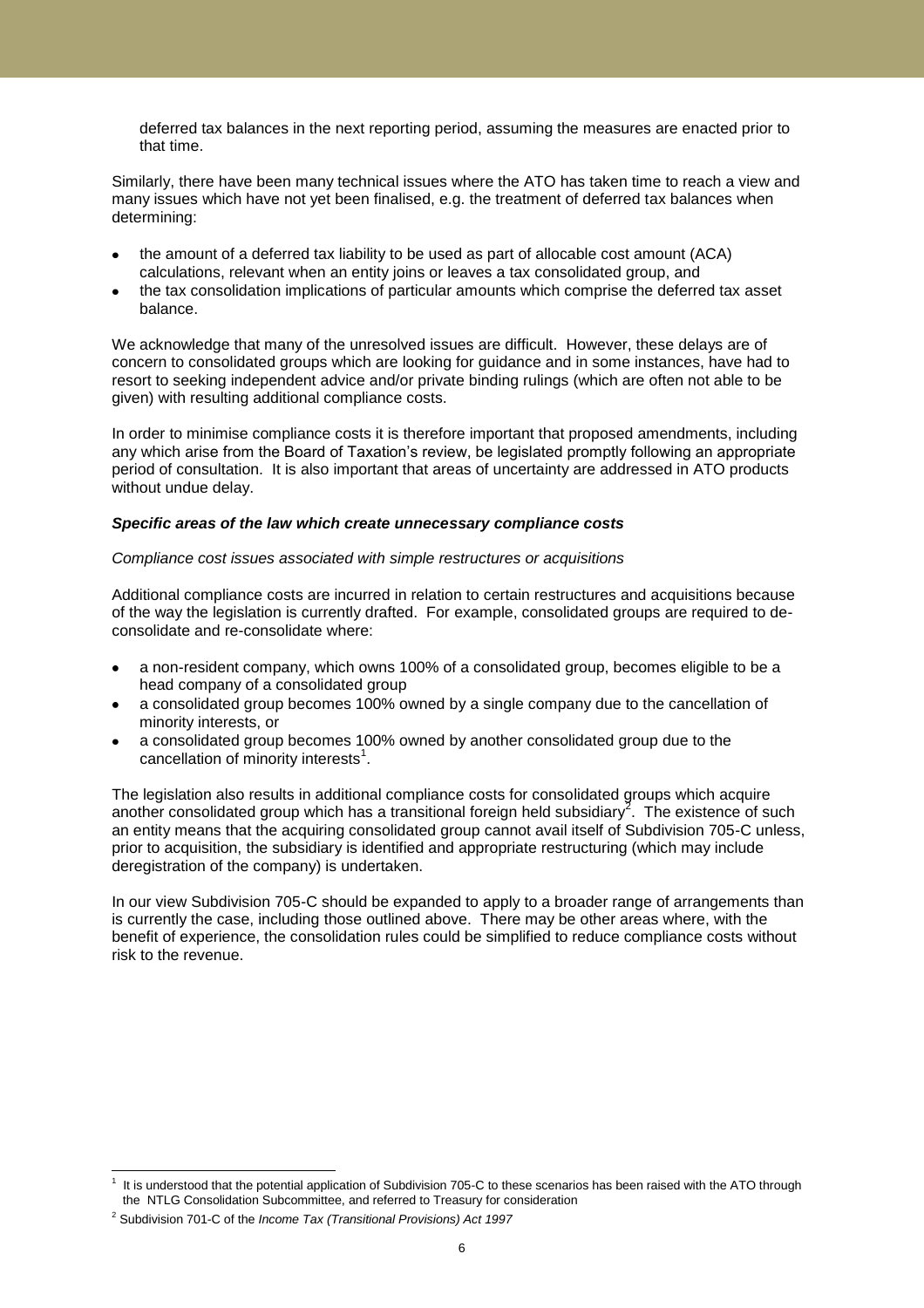## **Question 2.1(c)**

The Board seeks stakeholder comment on:

(c) For those corporate groups that have not yet elected to consolidate, what are the key concerns that are keeping corporate groups out of the consolidation regime?

Issues and concerns that may be relevant to a broad range of corporate groups are set out below. There may be some overlap in our response to this question and the similar question in Chapter 6: Operation of the Consolidation Regime for Small Business.

A number of factors cause groups not to consolidate. These include, in no particular order of priority:

- Insufficient need/insufficient benefits from choosing tax consolidation
- Costs of adopting tax consolidation outweigh perceived benefits
- Uncertainty with the tax consolidation law has caused some groups to defer entry or not to enter to date
- Inability to apply transitional concessions for groups that delayed consolidation pending clarification of tax consolidation law
- Inability to choose to consolidate on a retrospective basis for groups that delayed consolidation pending clarification of tax consolidation law
- Complexities and inequities in applying tax cost setting rules
- Complexities and inequities in applying loss rules
- Potential traps for MEC groups/consolidated groups with group losses.

These issues are explored in more detail below.

### *Insufficient need/insufficient benefits from choosing tax consolidation*

This is a factor rather than necessarily an issue of concern. For some groups, there is simply an insufficient need to choose to adopt tax consolidation. These groups are typically simple groups which did not utilise the previous grouping concessions, do not have a major need to adopt the SER and do not benefit from the tax cost setting rules or the consolidation loss rules.

For these entities we suspect that rectifying the various concerns we have with the tax consolidation regime may not be sufficient to influence their decision, that is, they would require some positive inducement to adopt consolidation.

#### *Costs of adopting tax consolidation outweigh perceived benefits*

There can be substantial compliance costs associated with the formation of a consolidated group including:

- internal costs, e.g. staff costs for a special project team
- external service provider fees for tax advice, valuation services and accounting advice and
- legal advice, particularly in relation to tax sharing agreements and tax funding agreements.

These costs can be an important factor in determining not to consolidate unless they are clearly outweighed by the potential benefits of adopting consolidation. Whilst this is definitely an issue for the small business sector, it also is a relevant consideration for medium size businesses where the tax consolidation benefits may be marginal.

The key areas that have heavy compliance costs are the tax cost setting rules and the consolidation loss rules. There are a number of ways that compliance costs could be reduced including:

- optional simpler rules for small to medium sized groups which:
	- reinstate, as a permanent measure, the transitional chosen transitional entity option which allows groups to adopt existing tax values for assets and
	- allow transferred losses (using existing tests) to be utilised over a 3 year period as an alternative to the burdensome available fraction rules.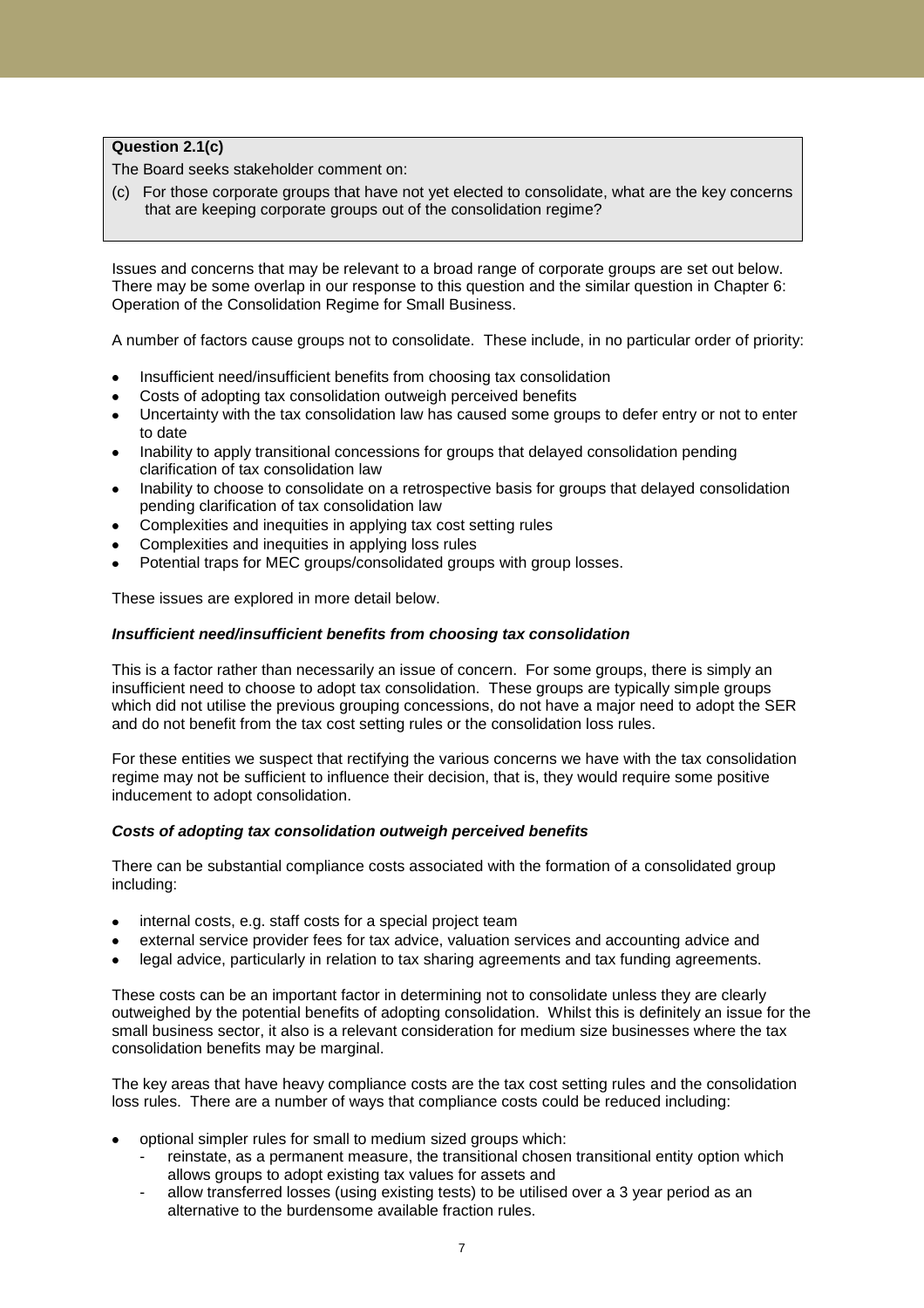- additional guidance materials from the ATO. In this regard we would encourage the ATO to continue to maintain its Consolidation Reference Manual
- better education of tax agents (especially smaller practitioners so that they may be able to provide appropriate services at a reduced cost).

#### *Uncertainty with the tax consolidation law has caused some groups to defer entry or not to enter to date*

The tax consolidation regime which commenced on 1 July 2002 represented a major income tax reform for corporate taxpayers and it understandable that there would be a period where the rules would be subject to a degree of refinement.

However, there was a considerable delay in enacting a long list of changes announced between 2005 and 2007. The Federal Government recently introduced 20 measures relating to the tax consolidation law in *Tax Laws Amendment (2010 Measures No 1) Bill 2010*, which has not been enacted to date.

The delay in resolving a number of important amendments contained in that Bill caused a number of groups to either defer entry into consolidation or to adopt less optimal positions due to the uncertainty with the law. For example, the promised amendments relating to pre-CGT proportions caused many privately owned groups with pre-CGT shares in subsidiary members to defer entry into consolidation. This was a precaution against the potentially adverse outcomes that could arise under the pre-CGT factor rules in the event that amendments of the kind proposed in the abovementioned Bill were not enacted as the existing law does not allow groups to revoke a choice to consolidate.

An associated consequence of uncertainty with the law are the added compliance costs associated with reviewing formation case calculations in response to a large number of amendments to the rules (specifically the tax cost setting rules). A number of groups would have chosen not to enter consolidation because of the prospect of ongoing compliance costs associated with amendments to the consolidation law (that is, they would consolidate once all the bugs were ironed out).

It should be noted that there are still quite a number of important unresolved issues that require either interpretative guidance from the ATO or legislative correction. It is important that key issues are resolved speedily and effectively, so as to not discourage corporate groups that are currently considering whether to adopt tax consolidation.

#### *Inability to choose to consolidate on a retrospective basis for groups that delayed consolidation pending clarification of tax consolidation law*

Some groups decided not to consolidate due to uncertainty associated with the outstanding proposed amendments to the tax consolidation law. Many of those groups are now unable to retrospectively choose to consolidate should the proposed changes be enacted. This is due to the limited time period for a group to choose whether to adopt tax consolidation.

There are some welcome changes contained in *Tax Laws Amendment (2010 Measures No 1) Bill 2010* which improve the administration of consolidation formation elections, but these changes do not fundamentally change the time limit for making a choice to consolidate. In effect, the choice must be made by the time the head company lodges its tax return for the income year during which the choice to consolidate would first apply. It is disappointing that the Bill does not either:

- provide groups with a limited transitional opportunity to choose to consolidate on a retrospective basis or
- provide the ATO with a discretion to extend the time limit for making a choice.

#### *Lack of transitional concessions (especially relating to use of existing tax values) for groups that delayed consolidation pending clarification of tax consolidation law*

This issue is related to the previous item, and will be relevant if an appropriate solution is not introduced to allow groups to retrospectively consolidate.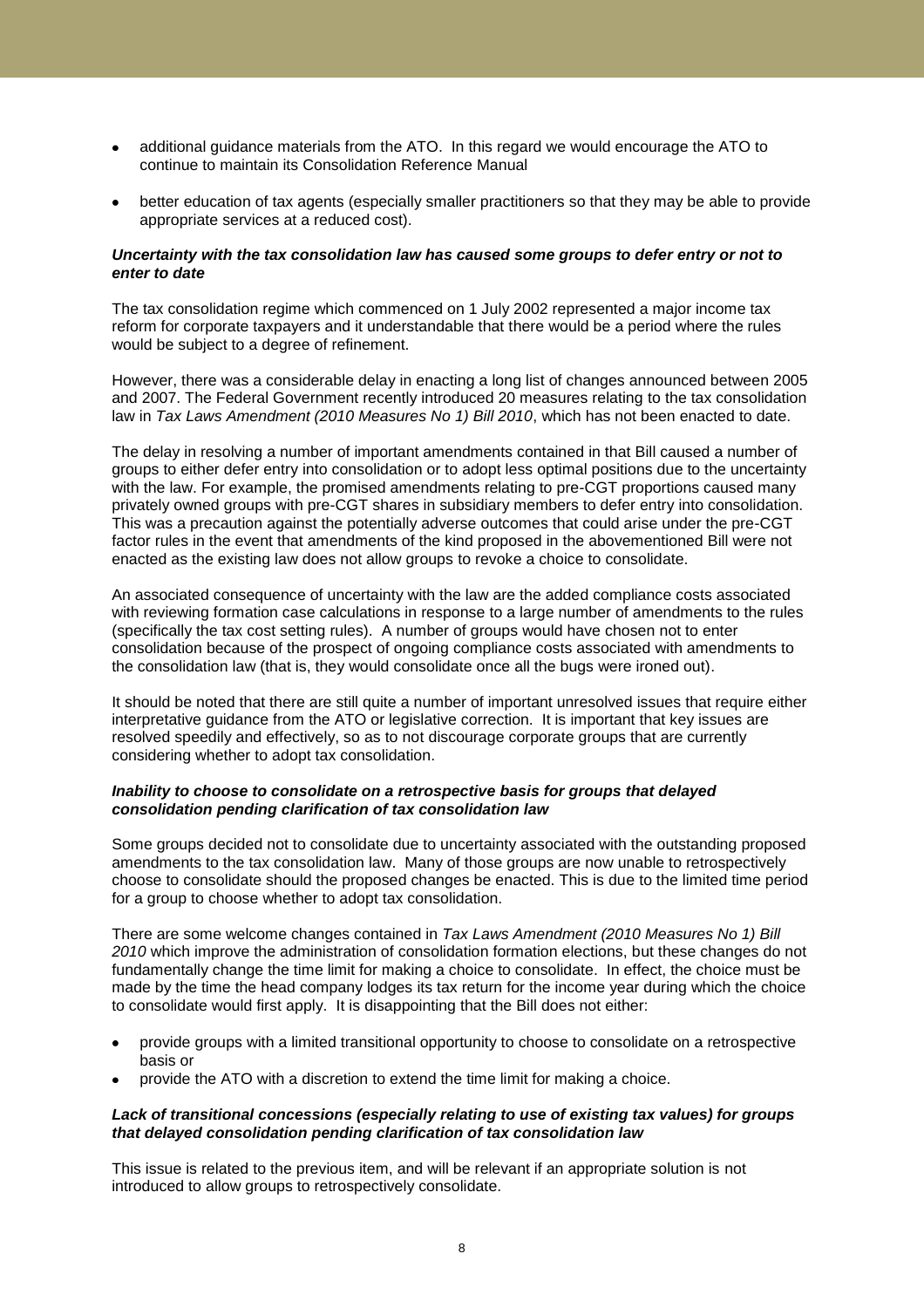Those groups that were able to form a tax consolidated group before 1 July 2004, but did not due to uncertainty with the law, are now out of time to make a choice to consolidate with effect before 1 July 2004. Consequently, if they choose to consolidate on a date on or after 1 July 2004 they will not be able to avail themselves of various transitional concessions including the choice to adopt existing tax values for assets or the concessional available fraction rules for transferred losses.

In the absence of those transitional concessions being available, many new entrant groups into tax consolidation may be disadvantaged under tax consolidation by:

- reduced asset tax values (for all assets or certain types of assets-see below) and/or
- reduced ability to utilise tax losses due to reduced available fractions.

The simple solution to this issue would be to allow those consolidatable groups as at 1 July 2004 to have extended access to those transitional elections to allow them to consolidate now, but utilise the same transitional concessions that were available up to 1 July 2004.

### *Complexities and inequities in applying tax cost setting rules*

The tax cost setting rules for consolidated groups, as well as the modifications for MEC groups, are very complex. As a consequence, a choice to consolidate involves significant compliance costs which are a greater burden for small and medium size businesses.

In addition, the tax cost setting rules can produce disadvantageous outcomes for groups in some circumstances, in the form of:

- reduced tax values for all assets due to insufficient ACA to cover the existing tax values of assets
- tax value being skewed away from revenue assets to long term capital assets such as goodwill and other intangibles (notwithstanding that the total ACA may equal or exceed the aggregate existing tax value of assets).

A worthwhile enhancement to the tax consolidation asset rules to ameliorate the complexity and disadvantageous outcomes would be to allow all groups the option of adopting existing tax values for each subsidiary member of a consolidated group irrespective of whether it is a formation case, single entity acquisition case or a linked group acquisition case.

## *Complexities and inequities in applying loss rules*

The tax consolidation loss transfer and loss utilisation rules as they apply to consolidated groups (and as modified for MEC groups) are very complex, and there are significant compliance costs (tax advice and valuation costs) for small and medium size businesses in properly applying these rules.

In addition, the loss utilisation (available fraction) rules can produce disadvantageous outcomes for groups in some circumstances. The key issue is probably the draconian capital injection rules (which reduce the available fraction for an entity) without reference to purpose. The global financial crisis has resulted in many groups having to reduce their level of debt and issue additional equity to appease financiers and other stakeholders. In many cases there is no purpose of enhancing the utilisation of tax losses, but the capital injection rules apply irrespective of motive. This has been a key impediment to groups currently choosing to consolidate.

Some worthwhile enhancements to the tax consolidation loss rules to ameliorate the complexity and disadvantageous outcomes would be to:

- provide an alternative optional loss utilisation test for small to medium sized businesses, say in the form of a simple 1/3 utilisation rule (allow all transferred losses to be utilised over a 3 year period) without regard to the complex available fraction rules
- amend the capital injection rule to introduce a purpose test. That is, the capital injection rule should only apply where the capital injection occurred for a purpose, other than an incidental purpose, of enhancing the utilisation of tax losses by the relevant subsidiary.

## *Potential traps for MEC groups/consolidated groups with group losses*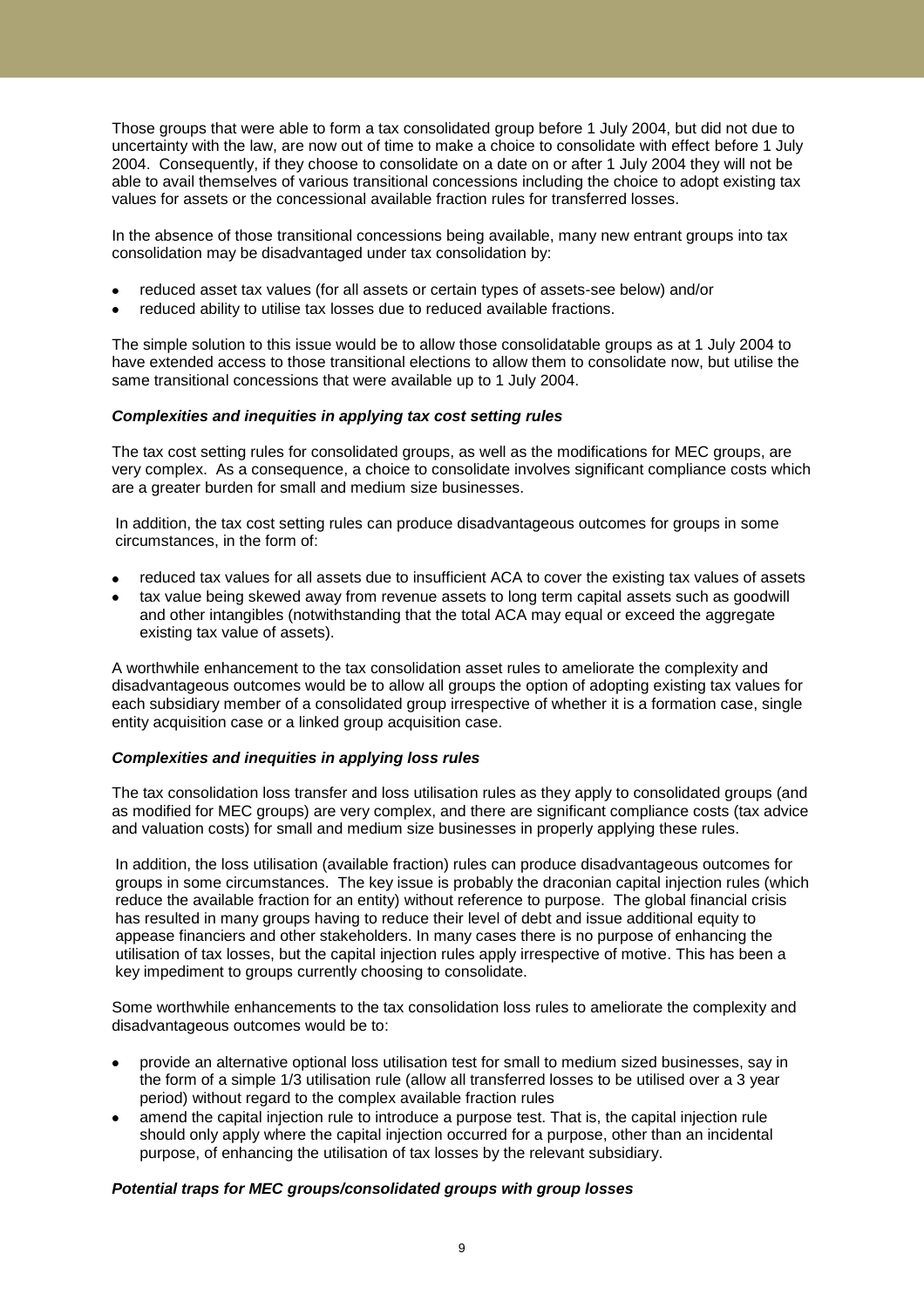This issue relates to groups being discouraged from choosing the most optimal MEC group structure due to the inequitable treatment of group losses when a MEC group is joined by a new eligible tier 1 company (ET1C) or a consolidated group has a special conversion event due to a new ET1C.

By way of background, a consolidated group/MEC group with transferred losses (ie losses that are transferred to the group on formation or when a subsidiary joins) must apply the available fraction rules to determine the utilisation of those losses plus apply the general company loss utilisation rules. However, group losses that arise during consolidation need only satisfy the general company loss utilisation tests.

Where a new ET1C joins a MEC group, there is a special rule in section 719-305 which operates to convert all group losses to a transferred loss, simply as a consequence of the new ET1C (there is a limited exclusion for new ET1Cs that were previously members of the consolidated/MEC group). This rule applies irrespective of the extent to which the new ET1C contributes any assets or income earning capacity. It also applies irrespective of the purpose of the new ET1C.

The Explanatory Memorandum to the *New Business Tax System (Consolidation and Other Measures) Act (No 1) 2002* suggests at paragraph 3.75 that the rationale for the provision is that the group"s income producing capacity increases when a new ET1C joins the MEC group or a MEC group is created through a special conversion event and reduces the proportion of the group"s income that the original loss entity (or the MEC group before its expansion) could now be regarded as generating. This may not be the case.

This treatment is also inconsistent with and inequitable when compared to the treatment of an ordinary consolidated group which expands by acquiring another consolidated group or subsidiary with losses. In this situation the joined group's losses incurred post-formation do not become subject to an available fraction restriction.

Section 719-305 is a fundamentally inequitable provision and needs to be either:

- significantly modified to limit its application to situations where the new ET1C was introduced to enhance the utilisation of tax losses by the group (similar to the suggested amendments to the capital injection test discussed above) or
- repealed.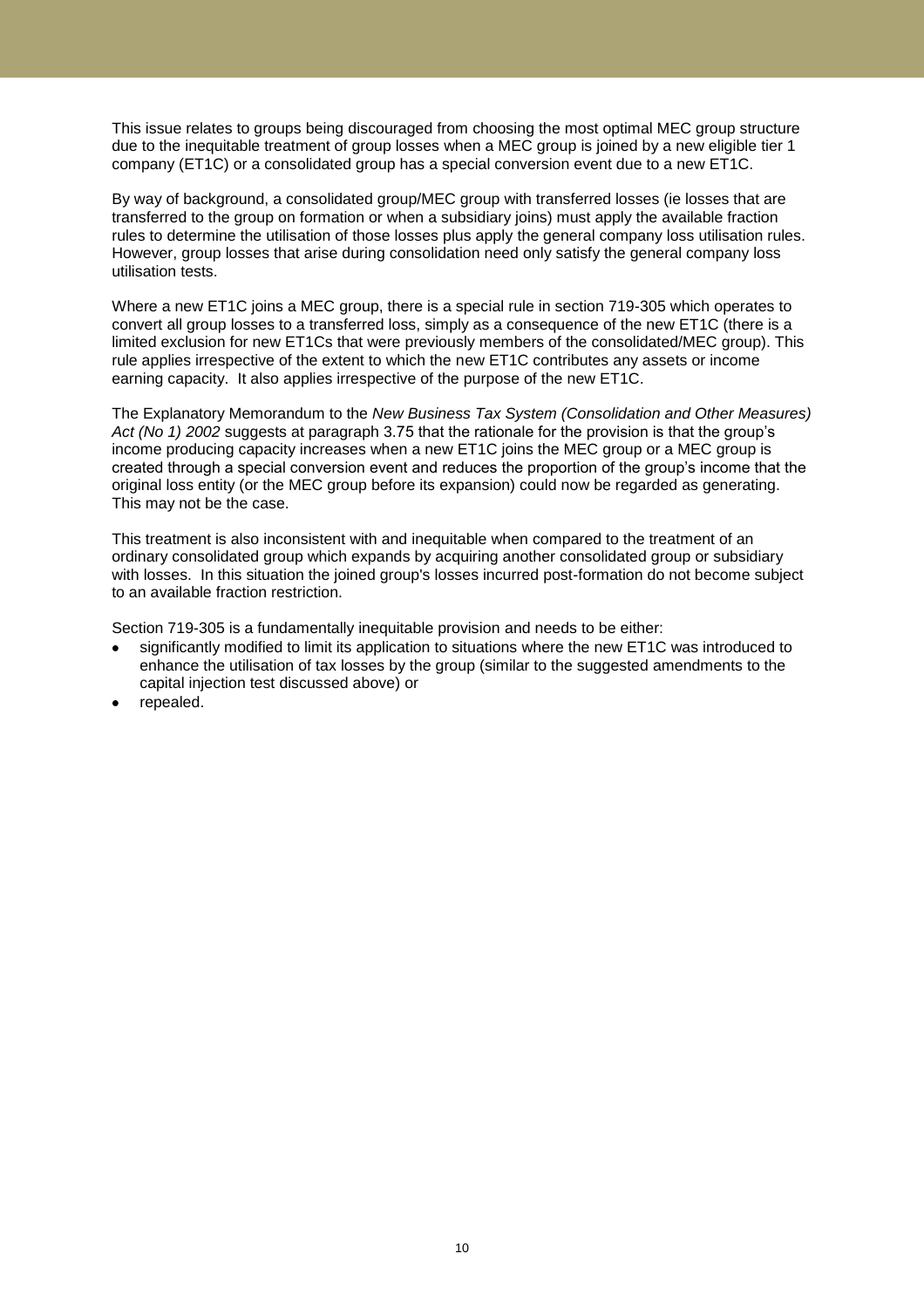## **Chapter 3 - Operation of the single entity rule**

## **Question 3.1**

The Board seeks stakeholder comment on:

- (a) Is the operation of the single entity rule effectively meeting its stated policy intent of simplifying the tax system, reducing taxpayer compliance costs, and increasing the economic efficiency and integrity of the tax system?
- (b) If not, in what circumstances is the single entity rule failing to meet its intended policy objectives, and what is the practical impact of this failure on consolidated groups?
- (c) How can the operation of the single entity rule be improved to ensure it achieves its intended outcomes?

By way of preliminary comment, we note that the ATO has generally adopted a reasonable interpretation of the law with respect to the operation of the SER in different scenarios which has allowed the provisions to work in a sensible way. In part this has been possible because the SER has been legislated in the principle based style of drafting.

On the whole, we consider that the SER does operate to simplify compliance, reduce compliance costs and enhance the efficiency and integrity of the tax system. This is clearly the case for groups which have all of their dealings with third parties (ie non-group members) and have limited intra-group assets (other than for instance membership interests in subsidiary members). In these circumstances, we would not support any proposal to dispense with the SER as we currently know it.

However there are some anomalous outcomes or difficulties in applying the SER to certain transactions which may warrant specific legislative amendment.

## **Question 3.2**

The Board seeks stakeholder comment on:

- (a) Are additional rules needed in the income tax law to support the operation of the single entity rule (section 701-1) to ensure the rule achieves its policy intent? If so, what supporting principles are needed?
- (b) Should the income tax law contain specific exceptions to the operation of the single entity rule? If so, what should those exceptions be?
- (c) Does section 701-85 of the ITAA 1997, which sets out the approach to the interpretation of the core consolidation provisions, increase uncertainty in the application of the single entity rule? If so, how can this uncertainty be alleviated?

We do not believe that any additional rules are needed to support the basic operation of the SER, having regard to the stated objectives of the consolidation regime as set out in section 700-10. However, as noted in the discussion that follows, there may be room for modifications to existing provisions to ensure appropriate outcomes in applying the consolidation regime to:

- intra-group transactions and
- third parties dealing with consolidated groups.

We acknowledge that section 701-85 operates to limit the application of the core rules in Division 701, including the SER. It states: "The operation of each provision of this Division is subject to any provision of this Act that so requires, either expressly or impliedly."

Policy considerations may be relevant in determining the extent to which section 701-1 applies or whether its operation is replaced by some other provision, but clearly there is uncertainty and confusion in knowing which provisions will take precedence and when this will occur. Having said this, it seems that it is also inappropriate for the SER to take precedence over all provisions in the law in all cases.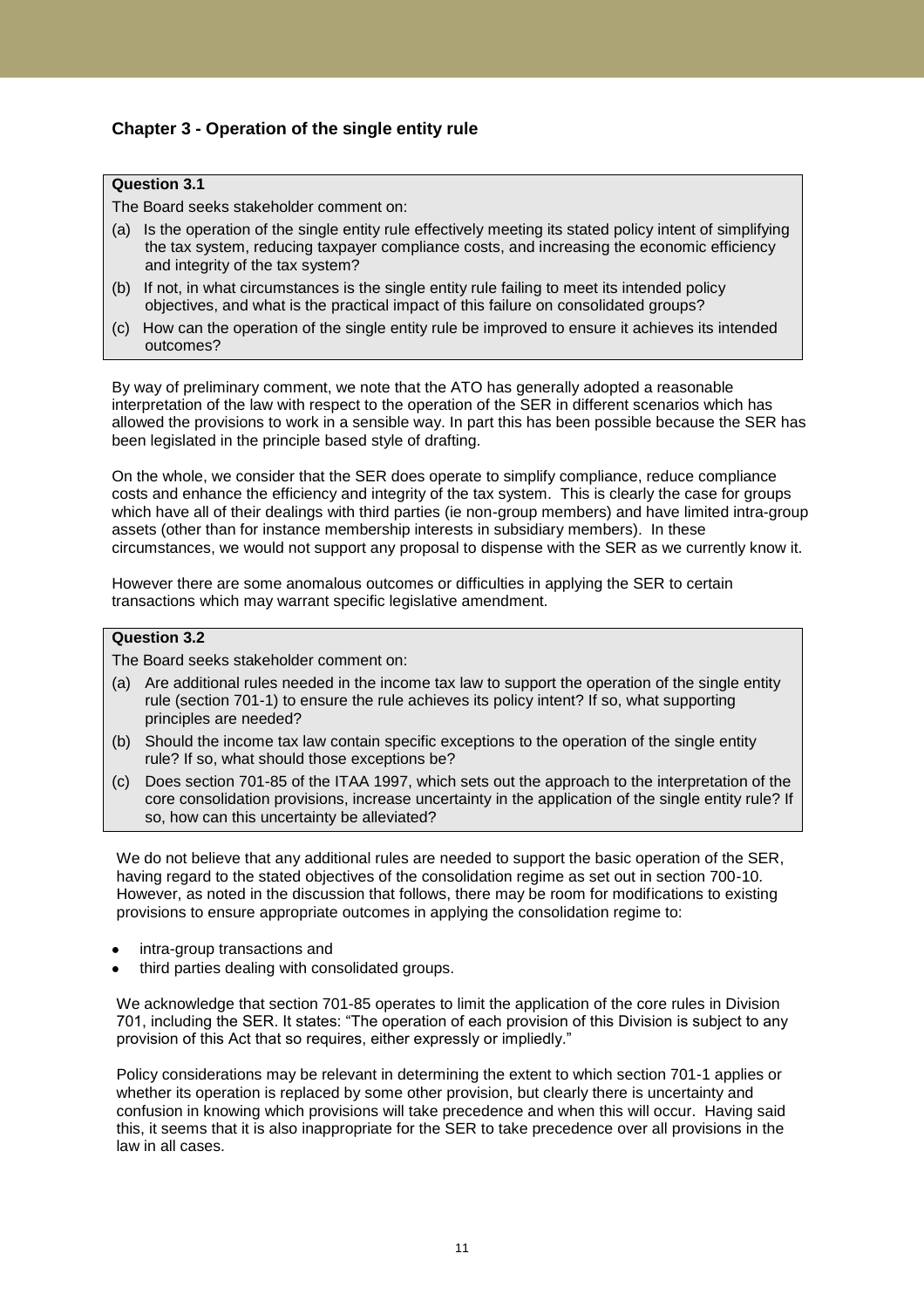### *Examples of inappropriate outcomes under the SER*

Two situations where the SER may operate inappropriately or uncertainly with other provisions in the income tax law are set out below.

#### *Third party costs incurred in relation to the intra-group transfer of revenue/depreciating assets*

In most cases, third party capital expenditure associated with the internal transfer of CGT assets or intra-group assets within a consolidated group will form part of the CGT cost base of the asset or be deductible under section 40-880, depending on whether the head company "holds" the asset.

However, for CGT assets that are also depreciating assets or revenue assets that the group holds, there is no clear mechanism in the law to ensure that third party expenditure incurred in relation to the transfer of the asset within the group (e.g. stamp duty) is always reflected in the cost of the asset when working out resulting gains or losses when the asset is subsequently disposed of to a nongroup member. In particular:

- although capital expenditure associated with the internal transfer of depreciating assets (or trading stock) is technically included in the CGT cost base of such assets (under subsection 110- 35(10)), any capital gain or loss from their subsequent disposal is disregarded (sections 118-24 and 118-25)
- since there is no equivalent provision to subsection 110-35(10) within Division 40 to allow capital expenditure to be included in the asset's cost for Division 40 purposes, such expenditure is not always able to be taken into account in the cost of the depreciating asset. This affects ongoing entitlements to depreciation deductions and balancing adjustment amounts on the subsequent disposal of assets to a non-group member
- although expenditure incurred in respect of the transfer of the applicable asset would typically meet the positive requirements for deduction under section 40-880, because such expenditure would form part of the CGT cost base of the applicable asset, paragraph 40-880(5)(f) operates to prevent any section 40-880 deduction for third party costs.

This issue could be dealt with by switching off the SER insofar as third party costs are concerned. However, our preferred solution is to amend the law to clarify that third party costs associated with the transfer of revenue assets, depreciating assets and trading stock held by the group are recognised as part of the cost of the asset for trading stock and Division 40 purposes and when working out any resulting assessable income or deduction on the disposal of a revenue asset.

#### *Interaction between the SER and the Subdivision 126-B roll-over provisions*

There is an issue in relation to how the SER interacts with Subdivision 126-B (roll-overs between resident and non-resident companies in the same wholly-owned group). In particular, it is not clear how the limitation in subsection 126-50(7) applies in the following scenario:

- SubCo transfers an asset using Subdivision 126-B roll-over relief to its foreign resident parent (ForCo) and
- SubCo then joins a consolidated group as a subsidiary member, and ForCo subsequently transfers the asset back to SubCo.

If the SER applies (ie SubCo is taken to be part of the head company and therefore loses its separate income tax identity), it would appear that roll-over relief under Subdivision 126-B is not available on the second transfer, due to the operation of paragraph 126-50(7)(a). Under this provision, Subdivision 126-B cannot apply if ForCo acquired the asset because of a CGT event giving rise to a roll-over under a previous application of Subdivision 126-B which involved an Australian resident originating company other than the company that is the recipient company in the second transaction.

In this particular scenario, whether or not the SER operates will depend on whether it is considered necessary for entity core purposes. Arguably the SER should not operate in respect of the second transaction as the application of Subdivision 126-B roll-over is relevant for the purposes of determining ForCo's liability to Australian income tax (and ForCo, being a non-group member, is not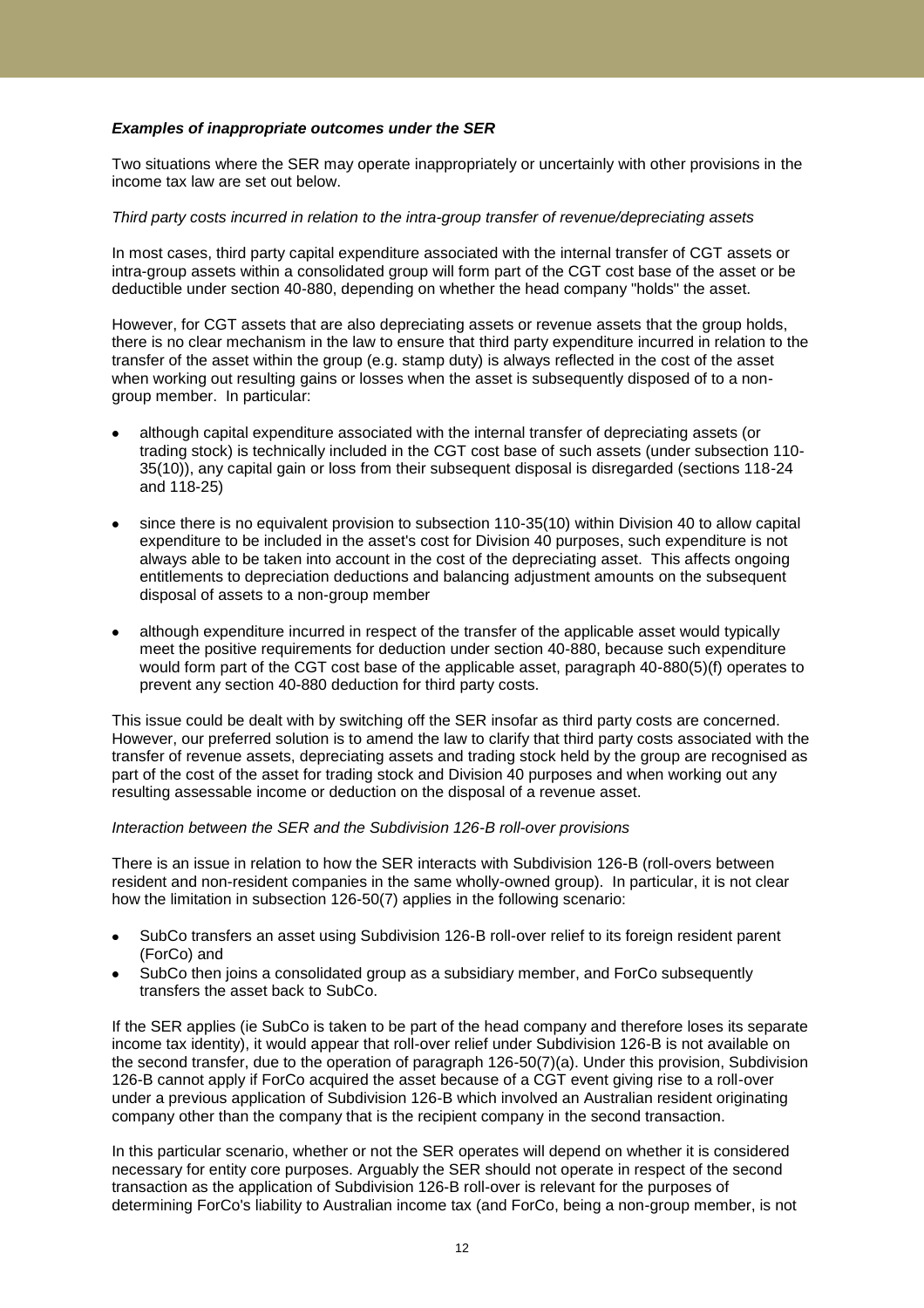subject to the SER). However, it is possible that the requirement that the transferor and transferee agree to apply the roll-over may mean that the SER does apply in working out the Australian tax consequences for ForCo as a result of the transaction.

This demonstrates the uncertainty surrounding triggering the section 701-85 override, that is, does it apply here or not?

### **Question 3.3**

The Board seeks stakeholder comment on:

- (a) What concerns, if any, arise in relation to the announced changes to section 711-40 of the ITAA 1997?
- (b) In what circumstances, if any, do you consider the taxation outcomes that arise when intragroup assets are acquired or disposed of to be inappropriate? What do you consider the appropriate outcome to be?

#### *Section 711-40*

Changes to section 711-40 were announced by the then Assistant Treasurer on 8 May 2007 and said that "The treatment of liabilities under the tax cost setting rules will be modified to ……ensure that liabilities owed to a leaving entity by other members of the group that are added to the allocable cost amount are limited to accounting liabilities".

Since then the Joint Bodies have had an opportunity to comment a Treasury consultation paper on the proposed amendment. Our comments are based on the amendments described more fully in that consultation paper.

In relation to the proposed amendments to subsections 711-40(2) and (3) in respect of third party incidental costs and capital expenditure in relation to intra-group assets, we consider the proposed amendment appropriate. The extension of the rules to deal with certain "blackhole costs" applicable from 1 July 2005 should mean that there is no longer any need to recognise these costs as part of the leaving calculation as such costs will typically have been deducted by the group under section 40-880 or have been included as part of the cost base of any CGT asset that the group holds.

However, we do not support any amendment to limit the step 3 amount of the exit ACA to those intragroup liabilities owed to a leaving entity that are "accounting liabilities". Such assets should be taken into account in the exit ACA calculation to produce appropriate economic outcomes, particularly in relation to intra-group assets created prior to entering the consolidated group. In relation to intragroup assets created within the consolidated group, it is submitted that the limitations imposed by the application of subsection 711-40(3) are a sufficient integrity measure.

#### *Inappropriate outcomes on intra-group assets*

*CGT on transfer-up of a subsidiary member of a MEC group to become an eligible tier-1 company* 

After some years of operating in a consolidated environment, it is becoming increasingly common for consolidated groups to consider reorganising their existing ownership structures which have changed as a result of various acquisitions, mergers and takeovers and disposals.

One form of internal reorganisation that is problematic is when an existing subsidiary member of a MEC group is transferred up to be owned directly or indirectly by the non-resident top company ("transfer-up" scenario).

The ATO considered this in its Discussion Paper issued in November 2006 and acknowledged that it is possible that, in the case of a MEC group expansion undertaken by way of a transfer up of an existing subsidiary member, the new ET1C does not leave or join the group.

However, the Paper also flagged that there would still be CGT issues for the group on the transfer of the membership interests to the non-group member, and without the benefit of having a tax cost base determined for such interests (because there is no leaving). A capital gain will arise to the group to the extent of the entire capital proceeds because there is no cost base recognised when the membership interests are transferred to the non-resident.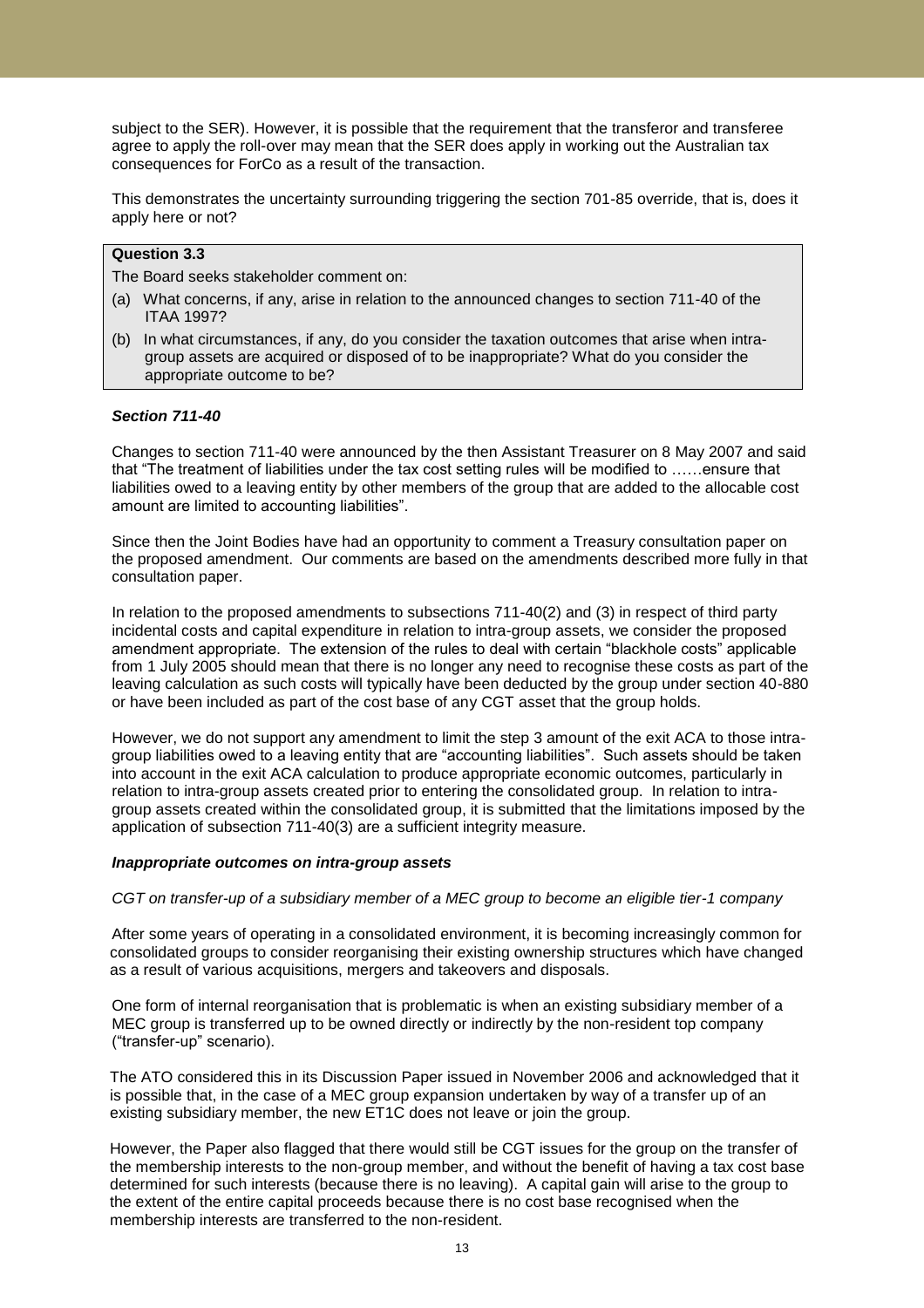The ATO"s Discussion Paper did note that Subdivision 126-B roll-over may apply in respect of any capital gain from the disposal of the membership interests to the non-resident entity.

It may not always be possible for the transaction to qualify for Subdivision 126-B roll-over relief. For example, in instances in which the transferred-up entity is not an indirect Australian real property interest, it will not represent taxable Australian property and the roll-over conditions will not be met<sup>3</sup>.

We note that in cases where a MEC group is created as a result of the transfer-up of a former subsidiary of the consolidated group, amendments proposed in *Tax Laws Amendment (2010 Measures No 1) Bill 2010* ensure that although the general rule to ensure that the conversion of a consolidated group to a MEC group (and vice versa) is to be seamless, an integrity rule *requires* that Division 711 (ie exit) calculations are undertaken to recognise the tax cost of the membership interests of the former subsidiary member<sup>4</sup>.

We recommend the legislation be clarified for cases where an existing subsidiary member of a MEC group is transferred up to become an ET1C. This should clarify whether the transferred entity leaves and re-joins or otherwise, and ensure that appropriate CGT outcomes are achieved both for the group and also for the non-resident acquirer (see comments later under question 3.5).

## **Question 3.4**

The Board seeks stakeholder comment on:

- (a) Are there any circumstances, in practice, where the history of an intra-group asset (other than its history as a divisional arrangement) is relevant to determine its tax treatment when it ceases to be owned by the group?
- (b) If any other history of an intra-group asset is relevant, are any modifications to the income tax law required to allow that history to be recognised?

No specific comment.

### **Question 3.5**

The Board seeks stakeholder comment on:

- (a) Are there other situations which are not identified in this Chapter where a third party may be required to reconstruct intra-group transactions?
- (b) Should the single entity rule be extended to all third parties who have dealings with a consolidated group? If so, would any exceptions be required?
- (c) Alternatively, should the single entity rule be extended to third parties who are directly related to a consolidated group (such as shareholders)? If so, would any exceptions be required?
- (d) As a further alternative, should the operation of the single entity rule outside the consolidation provisions be considered on a case by case basis?

In order to achieve an outcome that is equitable, efficient and promotes simplicity, it may be prudent for specific situations to be dealt with on a case by case basis and, to the extent possible, by way of specific legislative amendment. Depending upon the situation, it may be appropriate for the SER to be recognised from a third party perspective.

#### *CGT issues on reorganising investments in subsidiary members of a MEC group*

As noted in relation to question 3.3, problems emerge for a MEC group when an existing subsidiary member of a MEC group is transferred up to be owned directly by a non-resident entity ("transfer-up" scenario). This has consequences for the non-resident acquirer (a non-group member) to whom the SER does not extend.

The ATO"s preliminary view set out in its November 2006 Discussion Paper is that the cost base of the membership interests in the new ET1C will depend upon whether Subdivision 126-B roll-over relief is chosen by the head company (originating company) of the MEC group and the recipient company.

 $\frac{3}{3}$ s126-50(5)

<sup>4</sup> Proposed s719-130(4) (as included in *Tax Laws Amendment (2010 Measures No 1) Bill 2010*)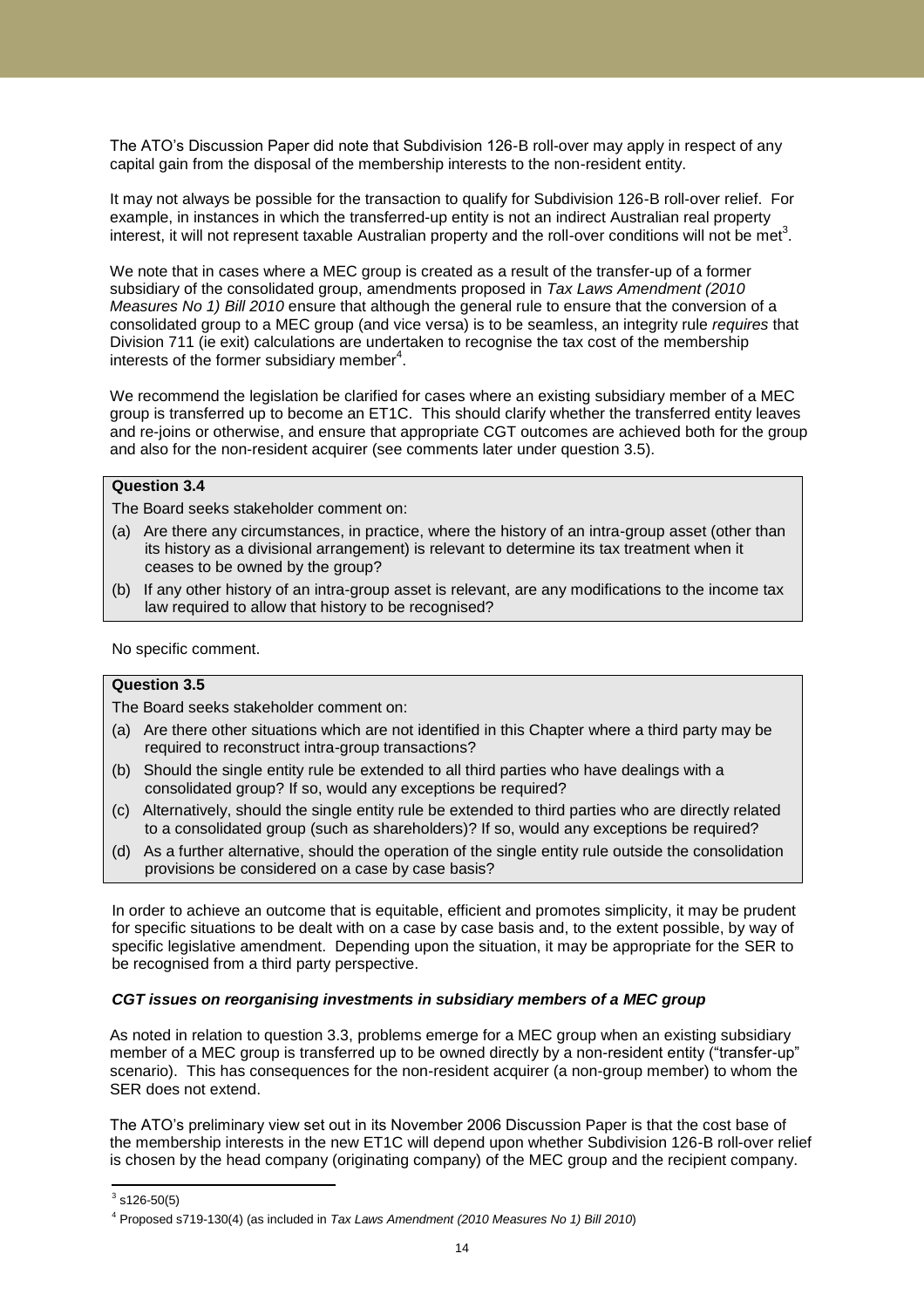If Subdivision 126-B roll-over is not chosen, the cost base will be the money paid, or required to be paid, by the non-resident in respect of acquiring the membership interests in the transferred-up entity.

However, if Subdivision 126-B roll-over is chosen, the cost base of the membership interests in the transferred-up entity is nil because the membership interests are disregarded under the SER. This will be the acquiring entity's first element of cost base for the acquired membership interests. A CGT cost base of nil for the non-resident acquirer does not seem equitable, noting the cost-base pooling rules (Subdivision 719-K) which apply to all of the membership interests in ET1Cs.

There is also potential for double taxation in cases where interests held by a non-resident in an ET1C of a MEC group are transferred to another member of the MEC group ("transfer-down" scenario). This issue was also addressed in an ATO Discussion Paper released in November 2006.

The transfer of the membership interests the non-resident held in the former ET1C constitutes a CGT event A1. This may result in CGT implications to the extent the interests represent taxable Australian property. Subdivision 126-B roll-over relief can be chosen to the extent that a capital gain arises.

Because the transferred-down entity does not "join" the group, there is no adjustment to the tax costs of its assets. On exit of the transferred-down entity from the group, the tax cost of the membership interest is determined in accordance with Division 711 and not by reference to the cost base of the membership interests to the non-resident entity at the time the transferred-down entity ceased to be an ET1C (even if Subdivision 126-B roll-over relief was chosen). The Division 711 tax cost setting amount would not reflect the market value paid by the group to the non-resident for the membership interests in the transferred-down entity. Potentially a capital gain arises to the head company of the MEC group similar to that already paid by the non-resident if Subdivision 126-B roll-over was not chosen at the time of the transfer down and the interest was taxable Australian property.

We recommend that the legislation be clarified in cases where an existing subsidiary member of a MEC group is transferred down. This should clarify whether the transferred entity leaves and re-joins or otherwise, and ensure that appropriate CGT outcomes are achieved for the non-resident and for the group, regardless of the SER.

### *"Internal straddle" contracts*

The ATO has issued three Taxation Determinations<sup>5</sup> dealing with the tax consolidation and CGT implications of straddle contracts, including guidance on whether the asset that is the subject of the contract is recognised for consolidation purposes at the joining or leaving time. The ATO's Consolidation Reference Manual<sup>6</sup> explains how the consolidation cost setting rules apply to these assets identified in relation to a straddle contract. In addition, specific measures are currently before Parliament in relation to straddle sale arrangements entered into on or after 8 May 2007<sup>7</sup>.

However there is currently no guidance available in relation to the treatment of "internal straddle" arrangements (the Determinations that have been issued are expressly stated not to apply to internal straddles). Such arrangements arise when the CGT asset that is the subject of a purchase or sale contract is a CGT asset of the same consolidated group that the relevant entity is joining or leaving, at either the contract time or the time just after the contract is completed.

Accordingly, we submit that further consideration needs to be given in relation to the interaction between the consolidation and CGT provisions in relation to internal straddle arrangements, with a view to providing further guidance (which may be guidance from the ATO in the form of Taxation Determinations) or legislative amendments to clarify the operation of the law in these circumstances.

 5 TD 2008/29, TD 2008/30 and TD 2008/31

<sup>&</sup>lt;sup>6</sup> Part C2-1-080, ATO's Consolidation Reference Manual

<sup>7</sup> Part 17 of the *Tax Laws Amendment (2010 Measures No 1) Bill 2010*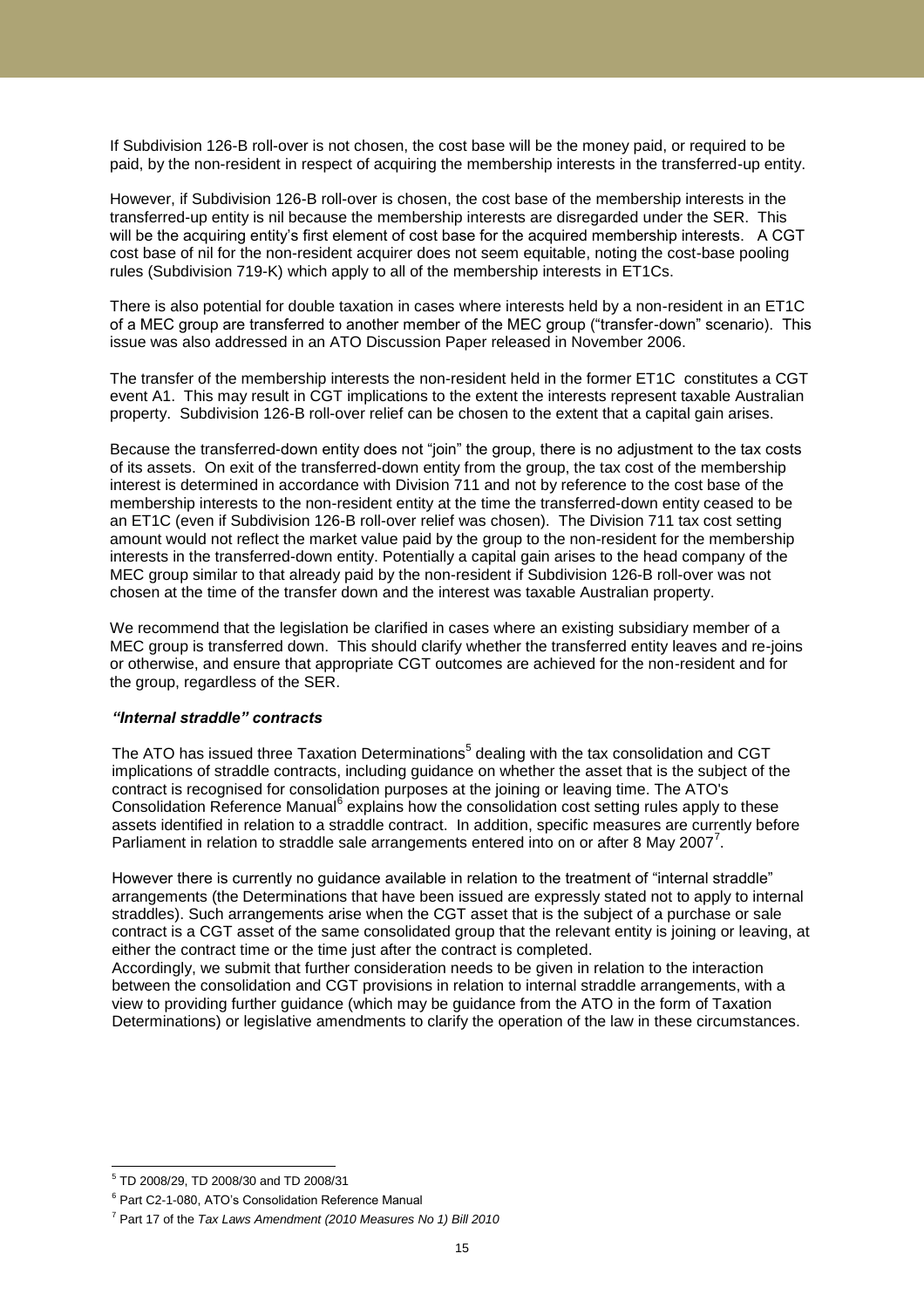## **Chapter 4 - Interaction between the consolidation regime and other parts of the income tax law**

### **Question 4.1**

The Board seeks stakeholder comment on:

- (a) How should the net income for a trust"s non-membership period be assessed to beneficiaries and trustees?
- (b) Do the current rules need to be amended to achieve an appropriate outcome? For example, are specific provisions needed in the consolidation rules to align the calculation of the income of a trust with the method used for calculating the net income for the trust's non-membership period? If so, is there a simple approach that can be used that produces an appropriate outcome?
- (c) Should a single set of rules apply to assess all beneficiaries on a share of the trust"s net income for a non-membership period? If so, what should the rules be?
- (d) Are there any other issues which are not identified in this Chapter that arise when a trust joins or leaves a consolidated group part way through an income year? What is the best way of resolving these issues?

## **Question 4.2**

The Board seeks stakeholder comment on:

- (a) When working out the allocable cost amount for a trust, should the head company recognise its liability for income tax payable on its share of the net income of the trust as a cost of acquiring the joining entity? If yes, do the current cost setting rules need to be amended to achieve this outcome? If so, how?
- (b) Are there any other issues which are not identified in this Chapter that arise with the way the cost setting rules apply to trusts when they join or leave a consolidated group? If so, how can these be overcome?

## **Question 4.3**

The Board seeks stakeholder comment on:

- (a) Does a trustee need to be a member of the same consolidated group as the trust? If yes, why? If not, why not?
- (b) If a trustee is not a member of the same consolidated group as the trust, do the core rules and other tax rules operate appropriately to deem the income and expenditure of the trust to be that of the head company?
- (c) Should a trust be a member of a consolidated group if it has beneficiaries that are not members of the group? If yes, what other issues need to be resolved? If not, why not?
- (d) How can the current provisions be altered so they are workable and provide certainty?

At the outset we note that aspects of the income tax law relating to the treatment of trust income needs to be settled before its interaction with the consolidation regime, and the matters raised above, can be properly addressed. In this regard we note that the High Court has recently heard the appeal against the Full Federal Court decision in *Bamford v Commissioner of Taxation* [2009] FCAFC 66. The High Court"s decision has yet to be handed down. Also relevant to the issues raised may be the Government"s response to the Board"s recommendations arising from its review of the tax arrangements applying to managed investment trusts which may impact upon the way the net income of a trust is attributed.

The interaction between Division 6 of the ITAA 1936 and the consolidation regime (and in particular, the operation of section 701-30 when a trust is a member of a group for part of an income year) has been the subject of considerable discussion. We recommend that further work be done to harmonise the consolidation provisions with Division 6 of the ITAA 1936 to the maximum extent possible.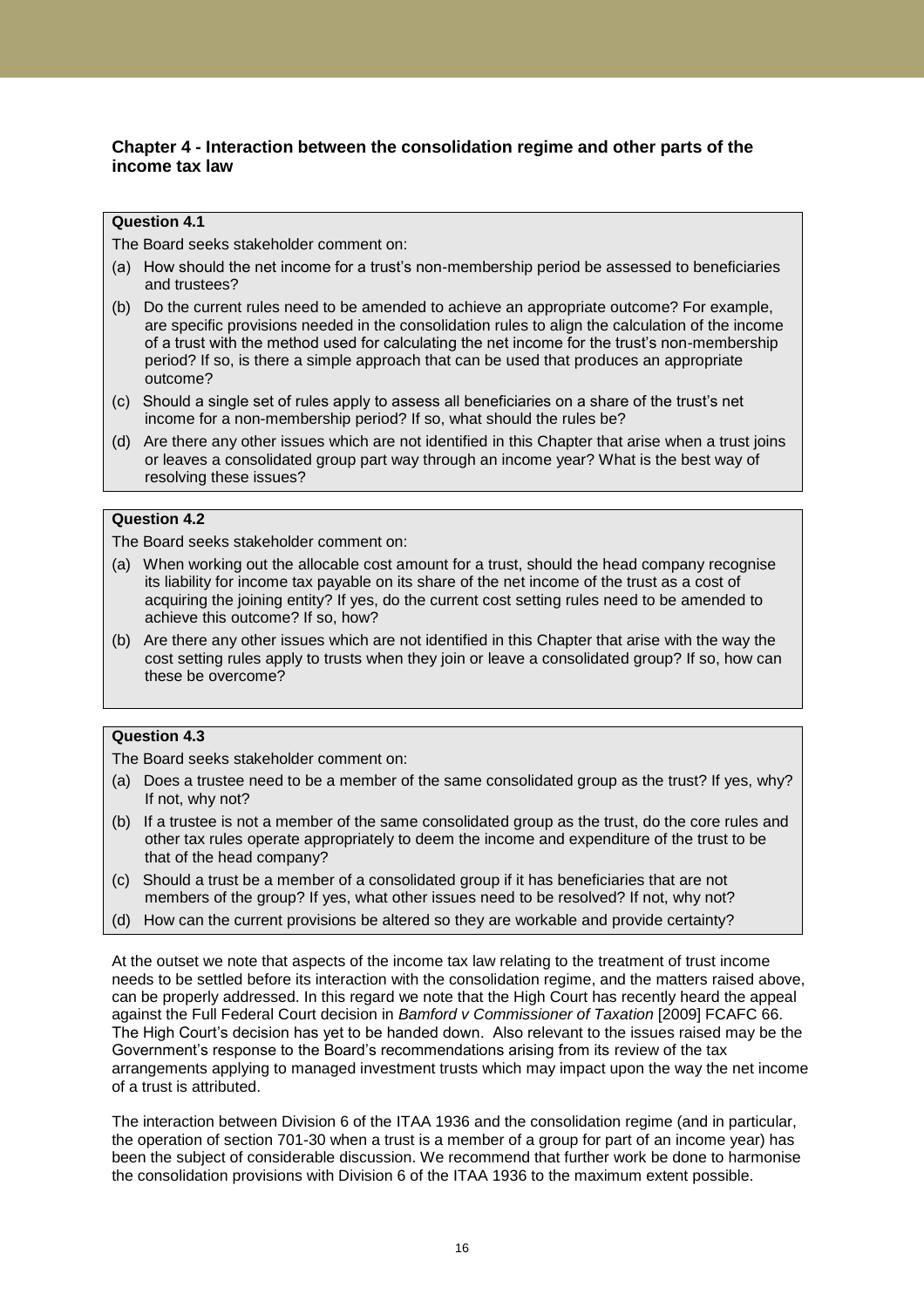Possible solutions to the interaction problem could include:

- deeming a present entitlement in appropriate cases (this would make use of the existing rules rather than requiring a new set of rules to be designed)
- extending the operation of section 701-30 to the term "income of the trust"
- modifying the joining time of a trust that joins a consolidated group part way through an income year so that the trust is not taken to join the consolidated group until the first day of the income year following the 100% acquisition of the membership interests in the trust.

### **Question 4.4**

The Board seeks stakeholder comment on:

- (a) Should non-resident entities that satisfy the foreign hybrid rules be members of a consolidated group? If yes, how is this consistent with the Government"s policy intent that limits the types of entities that become members of a consolidated group?
- (b) Would non-resident entities that satisfy the foreign hybrid rules effectively gain or be denied concessional treatment by becoming a member of a consolidated group?
- (c) If these entities can become members of a consolidated group, are there any integrity risks that need to be addressed? If so, what are they and what is the best way to resolve them?
- (d) If these entities cannot be members of a consolidated group, what is the most efficient way of preventing non-resident entities from being members of a consolidated group?

We submit that the current law operates appropriately with respect to foreign hybrids. In our view, it is appropriate that a non-resident limited partnership or company should continue to qualify as a subsidiary member of a consolidated group if it is a direct or indirect wholly-owned "foreign hybrid" of the head company, within the meaning of that term in section 830-5.

This outcome is consistent with the treatment of wholly-owned foreign partnerships and is therefore not concessional. In other words, if an entity is given flow-through treatment under Division 830, it should be treated in the same way as wholly-owned foreign partnerships (which qualify as subsidiary members).

## **Question 4.5**

The Board seeks stakeholder comment on:

(a) Does the interaction of the consolidation regime and non-resident CGT rules give rise to integrity risks? If so, what are they and what is the most effective way to overcome those risks?

The Board"s Discussion Paper raises concerns about the interaction between the consolidation rules and Division 855 where inherent capital gains (or losses) on assets or entities within a MEC group could be reduced or eliminated without any tax consequences through the transfer or assets within the group prior to any ultimate sale.<sup>8</sup>

It is clear that Division 855 operates to disregard capital gains/losses in respect of non-Australian taxable property if the vendor entity is a foreign resident. For a multinational company operating in Australia through a MEC group, not all Australian entry points will be regarded as taxable Australian property and any attempt to limit the application of Division 855 to MEC group structures would be an impediment to foreign investment into Australia.

We submit that there is no need for any specific new law to be introduced to deal with situations that result in benefits through the application of Division 855.

Specifically, schemes which are put into place with the sole or dominant purpose of accessing the CGT benefits available to foreign residents under Division 855 can be dealt with through the general anti-avoidance provisions in Part IVA of the ITAA 1936.

eral only the structuring might take the form of transferring real property assets out of a target ET1C to ensure that the membership<br><sup>8</sup> Such structuring might take the form of transferring real property assets out of a t interests in the ET1C which are being sold do not constitute "taxable Australian property" for the purposes of Division 855 .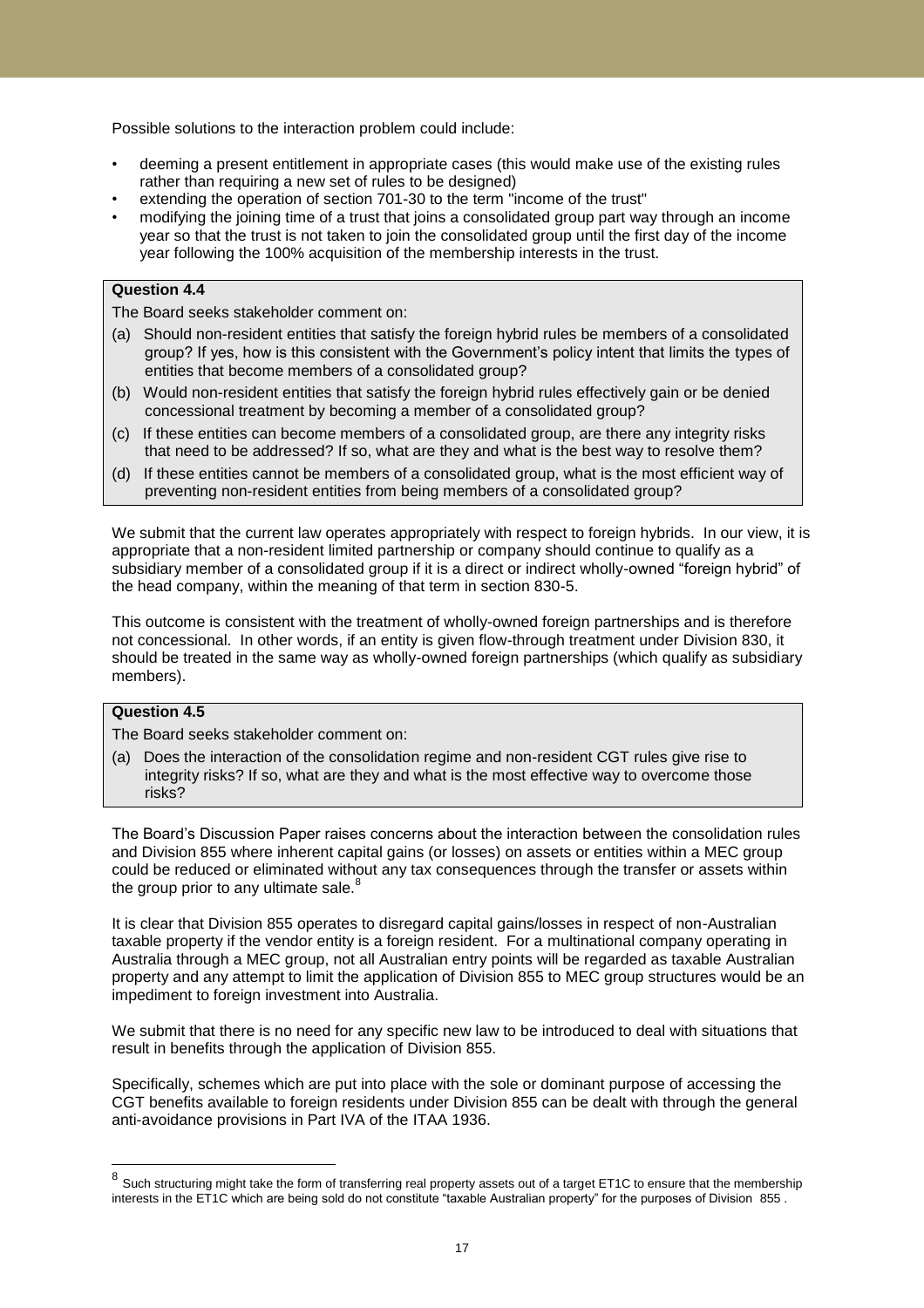Furthermore, any integrity measure introduced to prevent pre-sale restructuring involving a MEC runs the risk of inappropriately affecting genuine commercial arrangements.

## **Question 4.6**

The Board seeks stakeholder comment on:

(a) Do integrity risks arise from a consolidated group being able reset the cost base of its assets to market value where there has not been a change in ultimate beneficial ownership of the assets before and after the transaction? If so, what is the most effective way to overcome those integrity risks?

We submit that transactions undertaken with the sole or dominant purpose of facilitating the resetting of the tax cost of assets to market value can adequately be dealt with through the general antiavoidance provisions in Part IVA of the ITAA 1936.

## **Question 4.7**

The Board seeks stakeholder comment on:

- (a) Are there circumstances in which CGT event J1 produces undesirable outcomes? If so, how can the income tax law be amended to overcome these concerns?
- (b) Are there situations that CGT event J1 does not apply to but should? If so, what are they?

No specific comment.

## **Question 4.8**

The Board seeks stakeholder comment on:

- (a) Are there any areas of concern that arise as a result of the interaction between the consolidation regime and the foreign currency gains and loss provisions? If so, what are the issues and how can they be resolved?
- (b) Are there any areas of concern that arise as a result of the interaction between the consolidation regime and the taxation of financial arrangement provisions? If so, what are the issues and how can they be resolved?

## *Foreign currency*

There remain concerns around the practicalities for a MEC group to be able to adopt functional currency.

Subdivision 960-D provides that the net income of certain entities, whose accounts are solely or predominately in a particular foreign currency, can be worked out in that currency, with the net amount being translated into Australian currency. Under item 1 of the table in subsection 960-60(1), an Australian resident who is required to prepare financial reports under section 292 of the *Corporations Act 2001* can choose to use the 'applicable functional currency' to work out its taxable income/loss.

In the case of a MEC group, eligibility for functional currency is problematic as there is not one set of financial reports prepared for an Australian MEC group. Even if the reports were aggregated, it may be the case that there is no sole or predominant functional currency across the varying entry points into Australia. Although the ATO has issued a Tax Determination<sup>9</sup> indicating that the "applicable functional currency" for the head company of a consolidated group is determined by looking at the accounts of all the members of the consolidated group, rather than the 'accounts' of the head company only, applying this to a MEC group is not so easy.

Although it may be that not many taxpayers have chosen to use functional currency, those entities which are most likely to use it are those which are owned by non-residents such as MEC groups which encounter the practical difficulties described above.

 $\overline{a}$ 

<sup>9</sup> TD 2007/24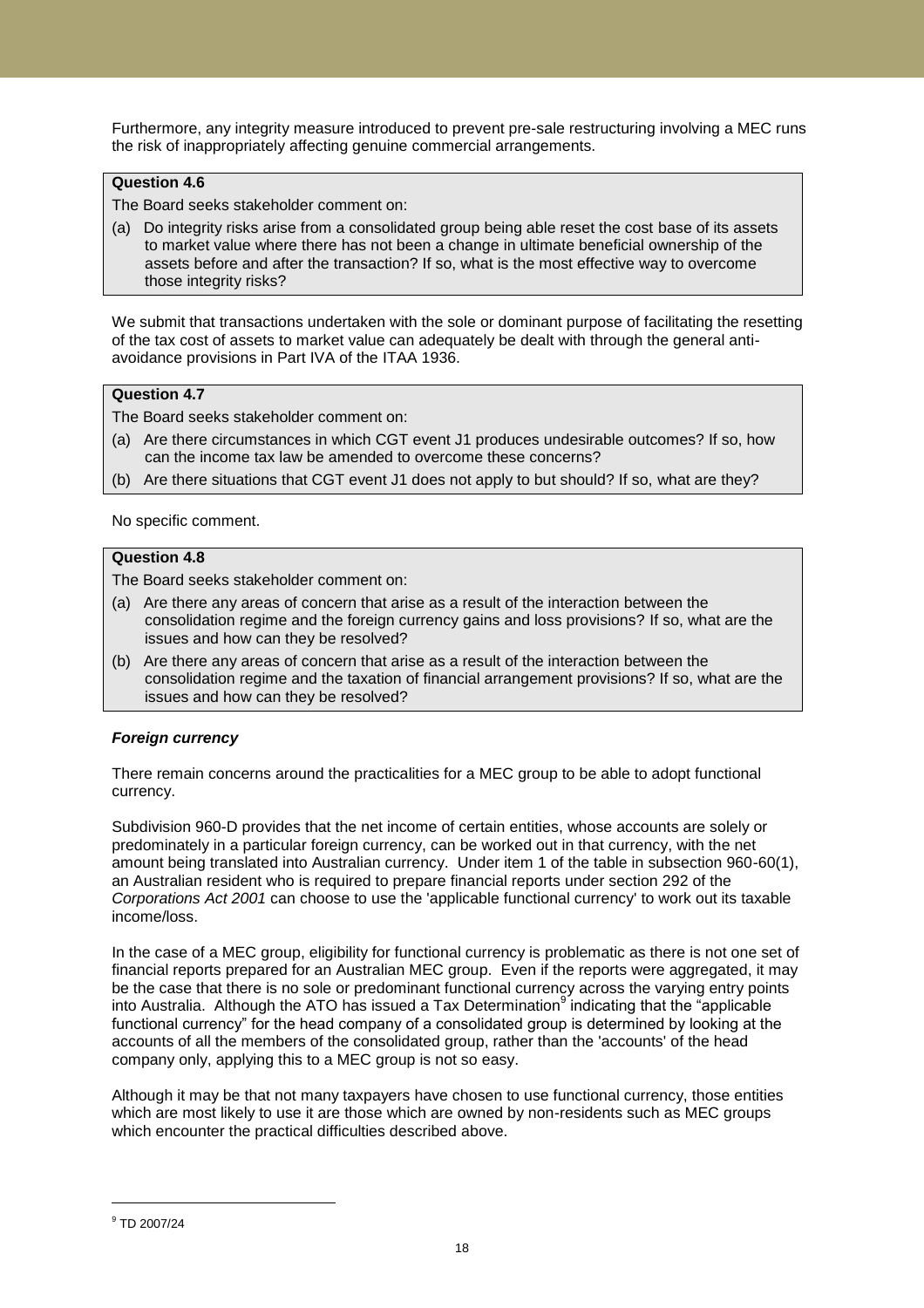We recommend that the rules for adopting functional currency by a MEC group are clarified or amended in the interests of promoting tax efficiency and reduced compliance costs

#### *Taxation of Financial Arrangements*

The tax consolidation regime and taxation of financial arrangements (TOFA) regime are complex. This complexity is exacerbated where an entity joins or leaves a tax consolidated group with financial arrangements that may or may not be within Division 230.

The current law seeks to address some of the issues concerning inconsistent Division 230 elections but in our view more work needs to be done to ensure that these rules operate as intended and apply in a consistent manner.

Some of the areas which we consider require some further consideration and possible legislative refinement relate to:

- specific transitional issues relating to the transitional TOFA year, ie the optional period in which taxpayers may have chosen to have the measures apply to their first income year commencing after 30 June 2009
- inconsistent elections, including the election to bring pre-existing financial arrangements within Division 230
- different treatment applying to financial assets and financial liabilities depending upon whether the arrangement is a Division 230 financial arrangement
- dealing with an entry or exit where there are hedge gains and losses that were subject to the hedge tax-timing election (e.g. realised hedge gains/losses that are deferred in accordance with subsection 230-300(3) and interaction with exit history rule), and
- clarification around the use of any tax cost setting amount for a financial arrangement derivative that is an asset at the joining time, but which subsequently results in a loss on its cessation.

We recommend that some of these issues be first explored and considered through consultation with the ATO.

## **Question 4.9**

The Board seeks stakeholder comment on any other areas of concern that arise as a result of the interaction between the consolidation regime and other provisions in the income tax law. If so, what are the issues and how should they be resolved?

We have a number of concerns with how the consolidation regime interacts with the loss rules, the thin capitalisation rules and the CGT rules. We are also concerned that assets recognised for consolidation but not CGT purposes are treated appropriately.

In particular, the overlay of the complex consolidation loss provisions, including the capital injections/available fraction adjustments, on the complex continuity of ownership (COT)/same business test (SBT) rules results in inordinate compliance costs.

#### **Interaction with loss rules**

*Expansion of MEC group and limitations on use of group losses and Complexities and inequities in applying loss rules*

Refer to our comments in response to Question 2.1 under these headings.

*Deemed failure of continuity of ownership test for MEC groups*

Sections 719-280 and 719-465 operate to deem the COT to have been failed in a number of cases including when:

- a potential MEC group ceases to exist (e.g. because it converts to a consolidated group or because of some other event that breaks the group)
- the MEC group ceases to exist because it ceases to have a provisional head company.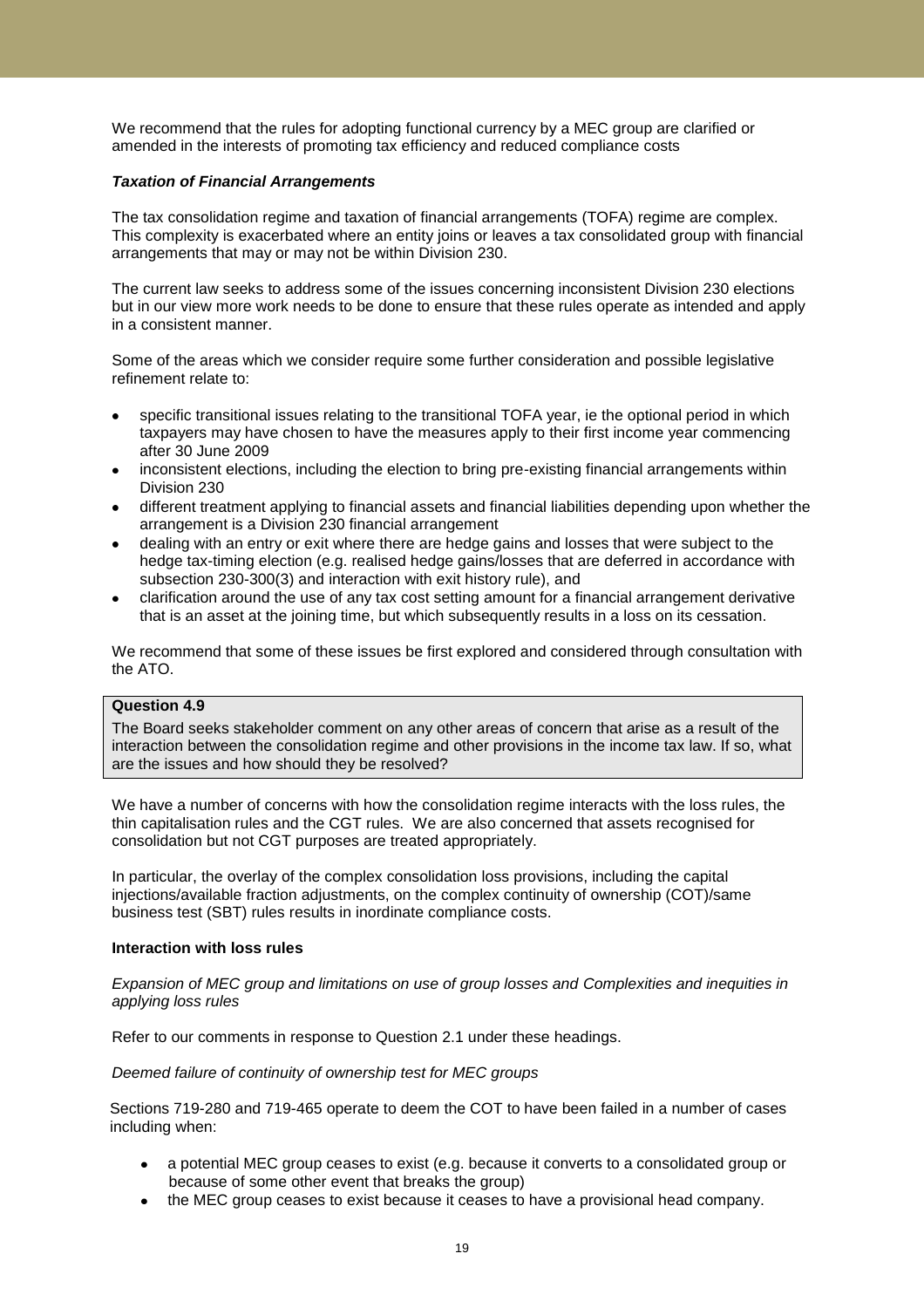Similar rules apply in the case of deeming a changeover time (for the purposes of Subdivision 165- CC) and alteration time (for the purposes of Subdivision 165-CD).

In many cases, such deemed COT failures are occurring even though there is no actual change in the ultimate beneficial ownership of the group.

Amendments proposed in *Tax Laws Amendment (2010 Measures No 1) Bill 2010* will switch off section 719-280 (and the associated provisions which deem COT failure and changeover or alteration times) in cases where a MEC group becomes a consolidated group. The Explanatory Memorandum to that Bill observes that as "a group conversion may not result in an actual change of ultimate beneficial ownership, it is inappropriate to deem a continuity of ownership test failure when a MEC group or potential MEC group ceases to exist because of a group conversion".

In our view a residual "savings provision" is required to prevent a deemed COT failure, changeover or alteration time in relation to a MEC group in cases where there is no actual change in its majority beneficial ownership.

#### **Interaction with thin capitalisation rules**

In applying the thin capitalisation rules, MEC groups face a range of issues that are not faced by ordinary consolidated groups. The main issue arises because the focus of the thin capitalisation regime is on consolidated accounts using accounting principles and consolidated accounts are not prepared for a MEC group. Nor do accounting standards envisage the consolidation of brother/sister companies.

In practice, except for foreign banking groups which are catered for in the legislation<sup>10</sup>, most MEC groups simply "aggregate" the consolidated accounts of each ET1C for the purposes of the safe harbour calculation. However, the legal basis for this approach is far from clear.

In our view the legislation should be amended to make clear what accounting information is to be used by a MEC group for thin capitalisation purposes.

## **Interaction with CGT rules**

#### *Clarification needed as to the treatment of earn-outs at step 1 of entry ACA*

Until the release of TR 2007/D10 on 17 October 2007, the treatment of earn-outs was covered by TR 93/15. In effect, the cost base of assets acquired by a purchaser of an asset involving an earn-out arrangement comprised any initial sum paid plus any amounts subsequently paid under the earn-out arrangement.

To ensure that, in a consolidation context, any amounts paid subsequent to the acquisition of a joining entity under an earn-out arrangement were recognised in determining the ACA of a joining entity, subsection 705-65(5B) was introduced *by Tax Laws Amendment (2004 Measures No 2) Act 2004* and applies from the date of commencement of the consolidation regime on 1 July 2002.

The effect of subsection705-65(5B) is to ensure that the step 1 amount is increased by the amount of any deferred acquisition payments actually made.

Draft Taxation Ruling TR 2007/D10 (which is yet to be finalised), takes the view that the cost base of the underlying asset acquired pursuant to an earn-out arrangement comprises any initial amount paid plus the market value of the promise to make an earn-out payment. Any subsequent amounts paid under the earn-out arrangement are regarded as being paid to discharge the purchaser"s obligation under the earn-out and not to acquire the underlying asset.

In the context of a consolidated group, TR 2007/D10 states in footnote 4 that "..such a [earn-out] payment is not therefore considered to be "money paid, or required to be paid, in respect of acquiring a membership interest" for the purposes of subparagraph 705-65(5B)(a)(i). Rather, the creation of the earn-out right is property given in respect of that acquisition."

 $\overline{a}$ 

<sup>10</sup> Section 820-611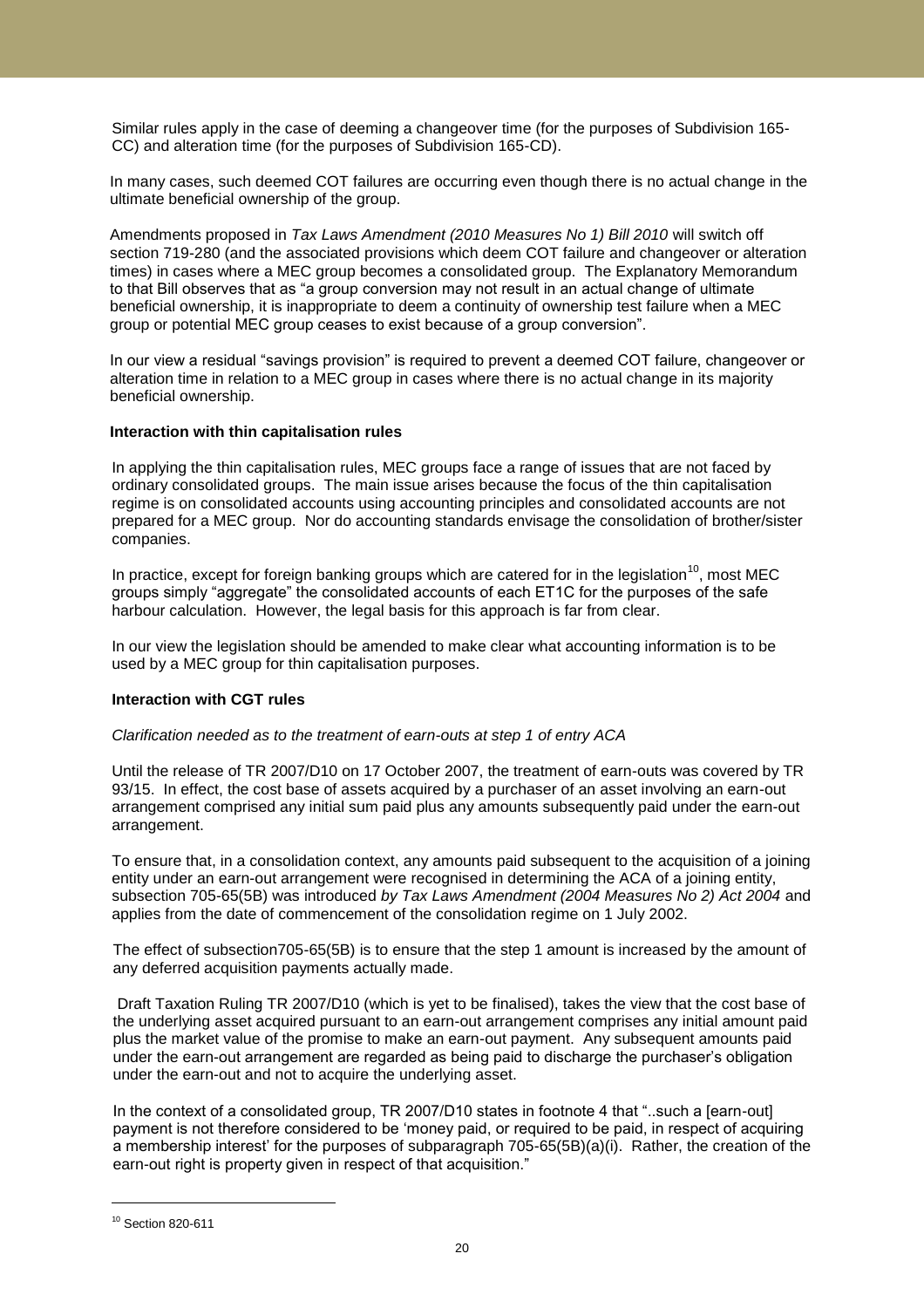In the event that the draft ruling is finalised in its current form, consolidated groups which have acquired companies after 17 October 2007 under earn-out arrangements will get no recognition for earn-out payments in excess of the market value of the earn out arrangement either in their ACA calculations or as a deduction under the blackhole expenditure rules in section 40-880.

Treasury is currently reviewing whether the treatment of earn-outs in the draft ruling is appropriate and, if not, whether legislative amendments are required to achieve the correct policy outcomes.

In our view subsection 705-65(5B) was clearly intended to include in the joining entity"s ACA the amount of any deferred acquisition payment at the time of payment and this is what it achieves notwithstanding the ATO"s views. This treatment is appropriate and should be preserved. However, if necessary the law needs to be amended to achieve the policy intent.

#### *Limited access to Subdivision 126-B roll-over*

A same asset roll-over is only available under Subdivision 126-B between companies which are members of the same wholly-owned group, and only in respect of transfers of assets between two non-residents, or a non-resident and an Australian resident. Furthermore, if either the originating or recipient company is an Australian resident, it must be a member of a consolidated or MEC group, or if it is not, it must not be a member of a consolidatable group.<sup>11</sup>

Thus, a foreign resident with more than one wholly-owned entry point company in Australia may not able to obtain access to Subdivision 126-B roll-over in respect of the transfer of an asset between the Australian resident sister companies.

This seems anomalous given that the Australian companies do not form part of a consolidatable group. The only way that the transfer of assets between the resident companies could occur without tax consequences is if the companies formed a MEC group (which may not be possible if there are cross-shareholdings $^{12}$ ).

In our view the law should be amended to allow a Subdivision 126-B roll-over between Australian resident companies in these circumstances.

#### **Measures needed to appropriately deal with intangible "economic" assets**

There is uncertainty as to the treatment of certain intangible assets of a joining subsidiary member, such as such confidential information, trade secrets, know-how and non-contractual customer relationships. This uncertainty may persist notwithstanding the amendments to subsection 701-  $55(6)^{13}$  currently before Parliament.

These assets are not "depreciating assets" for Division 40 purposes<sup>14</sup> or "CGT assets" as defined in section 108-5 (ie they are not property, or a legal or equitable right that is not property). However, they are identifiable as assets having economic value and for accounting purposes are treated as being separate from goodwill. Similarly, as explained in the following paragraphs, these intangibles are generally also recognised as separately identifiable "assets" for consolidation purposes to which a tax cost setting amount is allocated at an entity's joining time.

The term "asset" is not defined for the purposes of the consolidation provisions in Part 3-90, and therefore takes on its ordinary meaning. In Taxation Ruling TR 2004/13, the ATO sets out its view that, for the purposes of the tax cost setting rules in the consolidation regime:

"5 … an asset is anything recognised in commerce and business as having economic value to the joining entity at the joining time for which a purchaser of its membership interests would be willing to pay. The business or commercial assets of a joining entity would include the things that would be expected to be identified by a prudent vendor and purchaser as having

l  $11$  Section 126-50

 $12$  Refer paragraph 719-15(3)(c) and section 719-65

<sup>13</sup> *Tax Laws Amendment (2010 Measures No 1) Bill 2010*

<sup>&</sup>lt;sup>14</sup> Specifically, they are not within those intangible assets listed in subsection 40-30(2) as constituting depreciating assets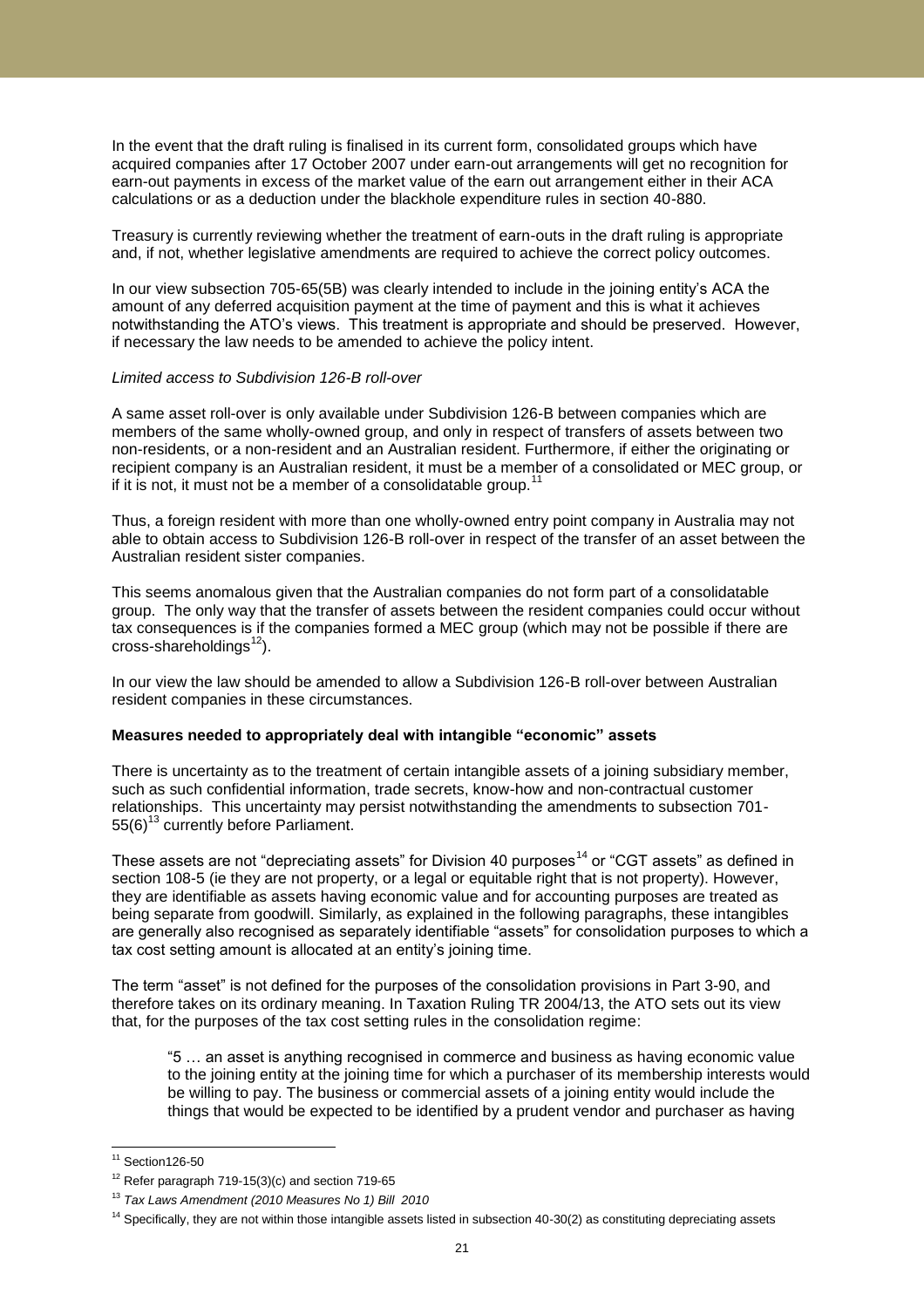value in the making of a sale agreement in respect of all the membership interests in an entity and its business….

"12. There are other assets that would be recognised under Part 3-90 because they are things of economic value in commerce and business that are not recognised under other Parts of the ITAA 1936 or the ITAA 1997. An asset within this category would be information or knowledge that can be identified within an entity as a separate commercial or business asset. Where the asset is identifiable as a separate business or commercial asset it is distinguished from the goodwill of the business. Examples of information and knowledge that may constitute commercial or business assets include secret formulae, client lists and mailing lists."

Having allocated ACA to these types of intangible assets in accordance with TR 2004/13, the question that arises is whether there is any tax relief available in respect of the tax cost setting amount. Although not free from doubt, there is an argument under the current law that the head company should be entitled to claim a deduction under section 40-880 in the form of a write-off over five income years for the intangible's tax cost setting amount.

The uncertainty arises due to an inconsistency between strict general law concepts of what constitutes goodwill (being a CGT asset), and the requirement under the consolidation provisions to recognise those assets which, according to commerce and business, have economic value to the joining entity at the joining time.

In our view the law should be amended to clearly allow a write-off under section 40-880 for the tax cost setting amount that is required to be allocated to intangible assets of the nature identified above. Such an outcome is appropriate given:

- the requirement in the consolidation regime for the assets of a joining entity to be identified (and given a tax cost setting amount) by reference to the concept of what would be recognised in commerce and business as having economic value and
- the express recognition in TR 2004/13 that these types of intangibles are required to be separately recognised for cost setting purposes.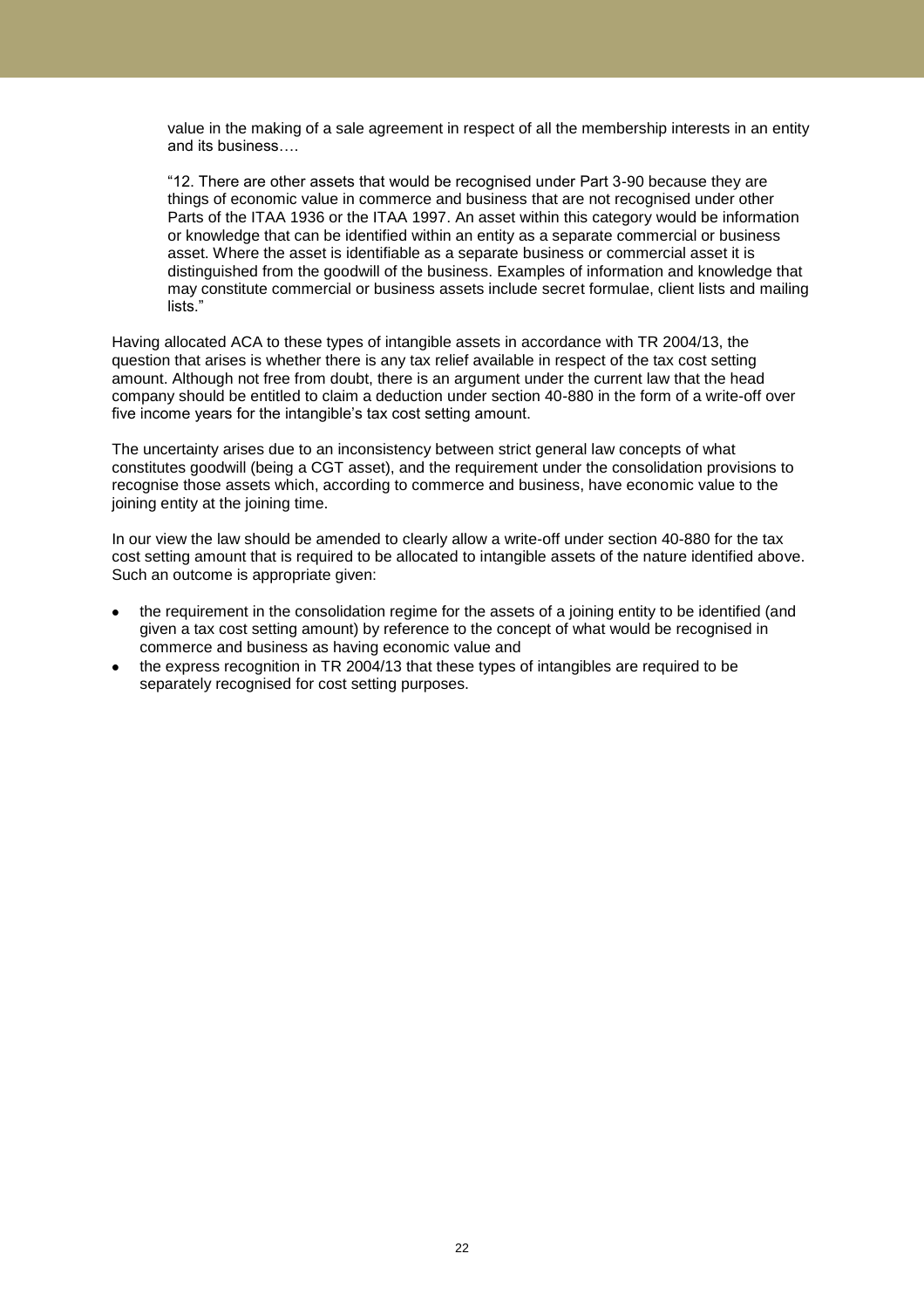## **Chapter 5 – Review of the inherited history rule**

## **Question 5.1(a)**

The Board seeks stakeholder comment on:

(a) What difficulties, if any, arise under the inherited history rules?

The inherited history rules, which consist of the entry history rule and the exit history rule, are core rules that support the operation of the SER. These rules identify the income tax history that an entity brings into a consolidated group or takes when it leaves a group.

The inherited history covered by the entry rule<sup>15</sup> is quite broad (it covers everything that happened to a subsidiary before the joining time) whereas the exit rule<sup>16</sup> is more limited (it covers history in relation to an asset, liability, business or R&D registration that the subsidiary takes with it). However, the inherited history rules (and other core rules) may be overridden or modified by another provision of the ITAA that so requires, either expressly or impliedly<sup>17</sup>. For the purpose of this submission other provisions which adopt a modified inherited history approach are also treated as an inherited history  $rule^{18}$ .

The Institute of Chartered Accountants in Australia in its 2009/10 Pre-budget Submission relevantly identified the:

"need for a separate review into tax consolidation which emanates because the tax consolidation provisions were written mainly with a focus on formation cases. The passage of time has now revealed that a review is required into whether the consolidation provisions are operating appropriately in acquisition cases, and whether certain structural changes are required. By way of example, the review could potentially explore whether there is a case in support of moving to a full acquisition of assets and liabilities model, rather than an entry history model as is currently the case."

The difficulties under the inherited history rules as currently drafted broadly fall into two categories:

- The entry history approach is incompatible in some instances with the overarching policy design objectives of the tax cost setting rules
- Interpretative difficulties and anomalies may arise with the existing inherited history rules and also their interaction with other provisions of the ITAA.

## *Policy difficulties*

From the perspective of corporate groups the asset tax cost setting rules had the potential to address the income tax bias against a share acquisition as compared to an asset acquisition, where the target entity held, in particular, depreciating assets.

In certain respects the current system does not consistently address this design objective. The tax cost of assets is reset but other relevant income tax attributes of those assets are subject to an inherited history rule and this may on one view conflict with the objective described above. For example

- For a reset depreciating asset there is no ability to change the pre-joining time depreciation method, and the effective life may not be able to be changed in some cases<sup>19</sup>.
- The mining industry is particularly disadvantaged by a specific inherited history rule which operates to exclude mining, quarrying or prospecting rights or information held before 1 July 2001 from being treated under the uniform capital allowance (UCA) rules notwithstanding that there is

 $\overline{a}$ <sup>15</sup> Section 701-5

<sup>16</sup> Section 701-40

<sup>&</sup>lt;sup>17</sup> Section 701-85

 $18$  Such as subsection 701-55(2)-certain history is inherited for reset depreciating assets

 $19$  Ibid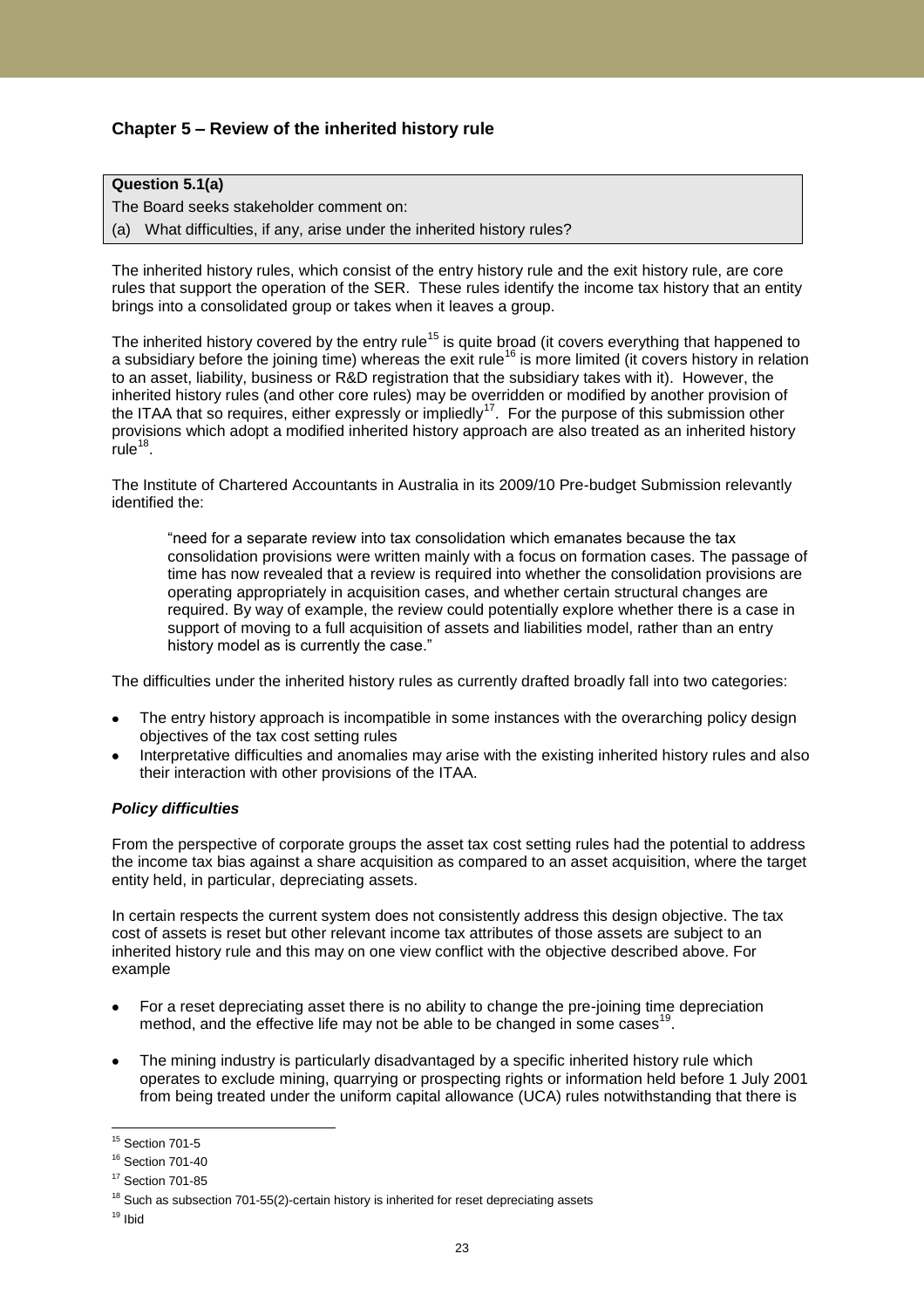another rule that otherwise deems depreciating assets to be acquired at the joining time for the purpose of applying the UCA rules<sup>20</sup>. Similar to the position with the over-depreciated asset rules, which are proposed to be repealed under amendments contained in *Tax Laws Amendment (2010 Measures No 1) Bill 2010*, these mining transitional rules have long since served their purpose and should be repealed.

The acquirer of a privatised group has to contend with the potential continued application of the applicable privatised asset rules which may limit depreciation deductions. There is a worthwhile exemption for acquisitions of privatised subsidiaries that are acquired from an unrelated consolidated group after a 2 year holding period $^{21}$ . However, ATO Interpretative Decision ATOID 2007/74 highlights that the ATO will apply a technical literal interpretation to deny the benefit of an exemption in circumstances where the privatised entity is acquired through a creeping acquisition which technically results in the acquired entity being an associate of the acquiring group just before the joining time.

We would encourage the Board to scrutinise the application of the privatised asset rules to consolidated groups, with a view to making appropriate amendments to remedy such issues.

While there is a higher incidence of acquisition scenarios (as opposed to formation scenarios) than in the formation period, the consequences of this has been not fully recognised in some recent Government announcements.

Most notably, the announcement on 8 May 2007 to ensure that the entry history rule applies to determine the time that depreciating assets of a joining entity are acquired when determining eligibility to a 200% gross-up rate used to calculate the depreciation rate where the diminishing value method applies, illustrates a discrepancy between an asset acquisition and share acquisition by a consolidated group. This proposed amendment conflicts with the policy objectives of the tax cost setting rules and should be addressed. We note that this proposal has not been included in the bundle of amendments contained in *Tax Laws Amendment (2010 Measures No 1) Bill 2010*. We submit that a further government announcement should be made to remove the ongoing uncertainty caused by the 8 May 2007 announcement.

#### *Interpretative difficulties, anomalies and interaction issues*

A number of difficulties have arisen with the inherited history rules. The following items are some of the more common examples that have been identified, but should not be considered to be an exhaustive list.

#### *Blackhole deductions and the exit history rule*

The ATO recently issued Tax Determination TD 2010/1 that provides guidance on the tax treatment of incidental costs related to the divestment of a subsidiary member of a consolidated group. The TD concludes that costs incurred before the joining time may be deductible under section 40-880.

The ATO guidance does not clarify which entity can claim the deduction over 5 years after the subsidiary leaves the group, ie the head company or subsidiary. As noted above, the exit history rule covers history that is related to an asset, liability, business or R&D registration that a subsidiary takes with it. It is unclear how the exit history rule applies in this case – at the time the expenditure was incurred arguably under the SER the shares in the subsidiary may be disregarded for income tax purposes, and the underlying business of the subsidiary may be recognised under the exit history rule. Alternatively, if the relevant expenditure was incurred by the subsidiary but was unpaid at the leaving time resulting in an accounting liability that it takes with it, can the expenditure be recognised by the subsidiary in that case?

Similar issues arise in respect of business cessation expenditure relating to a subsidiary member of a consolidated group. Capital expenditure incurred by a subsidiary while it is a member of the consolidated group in respect of a former business that it operated may cease to have a relevant connection with the subsidiary"s continuing business. It would appear in that case that the head

l <sup>20</sup> See Division 702 of the *Income Tax (Transitional Provisions) Act 1997*

 $21$  See for example, section 705-47 of the ITAA 1997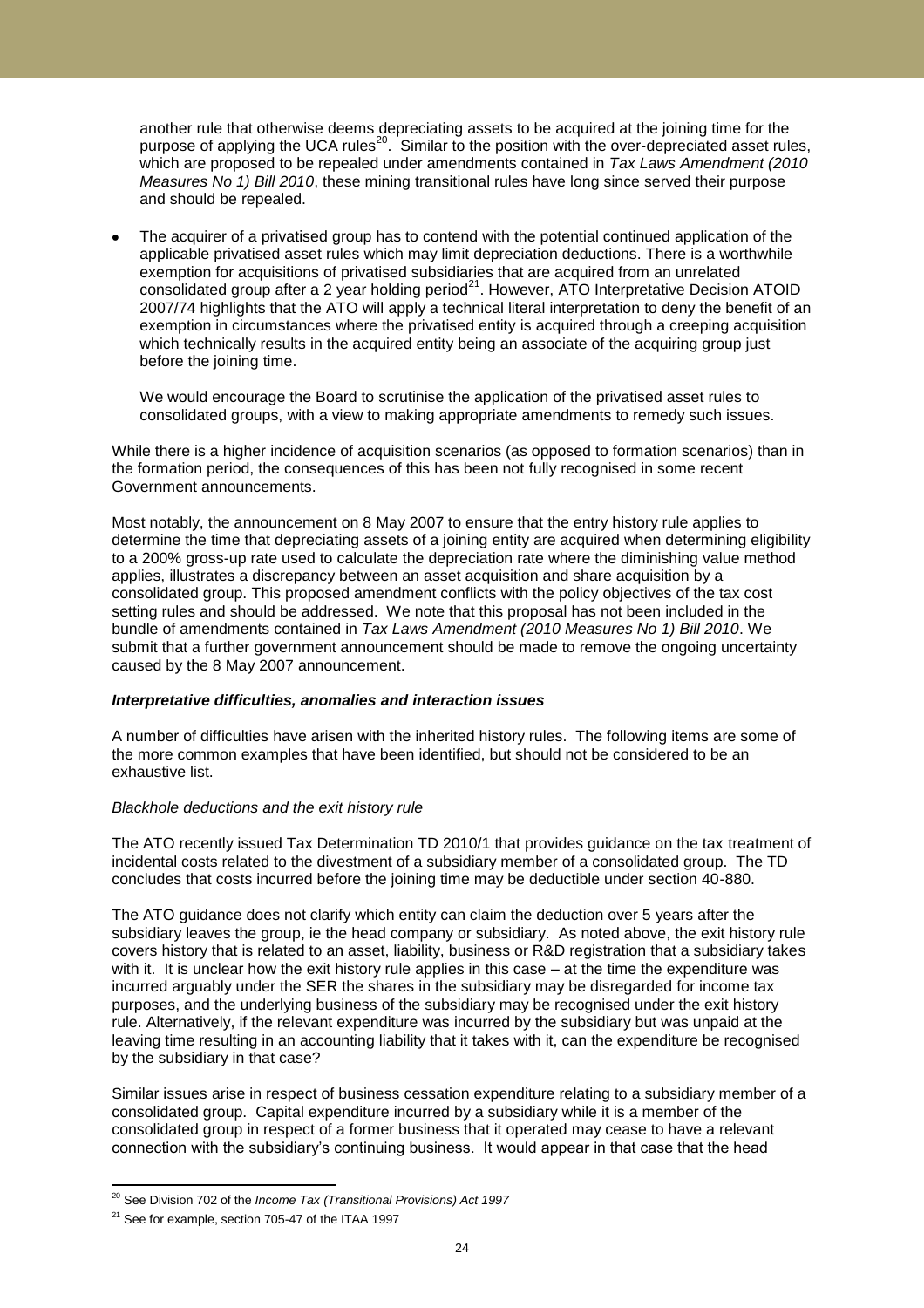company of the consolidated group may claim blackhole deductions on an ongoing basis as it is unclear whether there is a sufficient relationship to an asset or business that the subsidiary takes with it.

These examples illustrate that the exit history rule may not always provide sufficient certainty in instances where the overriding principles do not cover the issue. We recommend that comprehensive guidance on the exit history rule in these kinds of instances be provided.

#### *Entry history interaction issues with R&D rules and limited recourse debt rules*

An apparent anomaly arises where there is a sale of (reset cost base) intellectual property held by a subsidiary member, where R&D deductions were claimed on expenditure relating to the creation of the intellectual property, prior to the subsidiary joining the consolidated group. Under the R&D rules, if subsection 73B(27A) of the ITAA 1936 applies the gross consideration received is required to be included in assessable income and no regard is given to the tax cost setting amount of the asset.

In our view such an application produces an inequitable outcome, as it infringes the general principle that the tax cost setting amount of an asset should be taken into account for the purposes of the ITAA. It is unclear whether:

- the potential problem is an inappropriate application of the entry history rule in this case, that is, whether expenditure incurred before the joining time can be overridden by the tax cost setting amount at the joining time (taking into account the proposed amendments to subsection 701- 55(6) contained in *Tax Laws Amendment (2010 Measures No 1) Bill 2010* or
- an amendment may be required to give specific recognition to the tax cost setting amount in determining the assessable amount under subsection 73B(27A).

There is an equivalent issue in respect of the ongoing application of the limited recourse debt rules in Division 243, where a subsidiary member that held a depreciating asset had triggered the application of Division 243 before the joining time (termination of debt). An ATO Discussion Paper released in 2006 takes the view that the limited recourse debt provisions can apply<sup>22</sup>. It is unclear whether expenditure incurred before the joining time can now be overridden by the tax cost setting amount at the joining time for the purpose of applying the relevant tests in Division 243, taking into account the effect of the proposed amendments to subsection 701-55(6) contained in *Tax Laws Amendment (2010 Measures No 1) Bill 2010.* 

Again, we would encourage the Board to scrutinise these issues further, with a view to making appropriate recommendations to rectify these issues.

### **Question 5.1(b)**

l

The Board seeks stakeholder comment on:

(b) Should the inherited history rules be modified to address those difficulties? If so, how?

At the outset, we would like to confirm that in our view there is a need for inherited history rules to be retained in the tax consolidation core rules. We do not advocate a repeal or replacement of the inherited history rules.

In our view consideration should, however, be given to addressing the history rules and the various provisions which modify or interact with those rules, to provide appropriate outcomes for assets which are reset under the tax cost setting rules. These possible modifications are considered further in the sections below. In particular:

Undeducted expenditure that does not relate to an asset (for example undeducted section 40-880 blackhole expenditure deductions, borrowing costs and Subdivision 40-I project amounts) should continue to be capable of being recognised amounts under the entry history rule

 $^{22}$ Discussion Paper – NTLG Consolidation Subcommittee Meeting 23 November, 2006- Can section 243-55 of the ITAA 1997 apply after the joining time to reduce a head company's capital allowance deductions?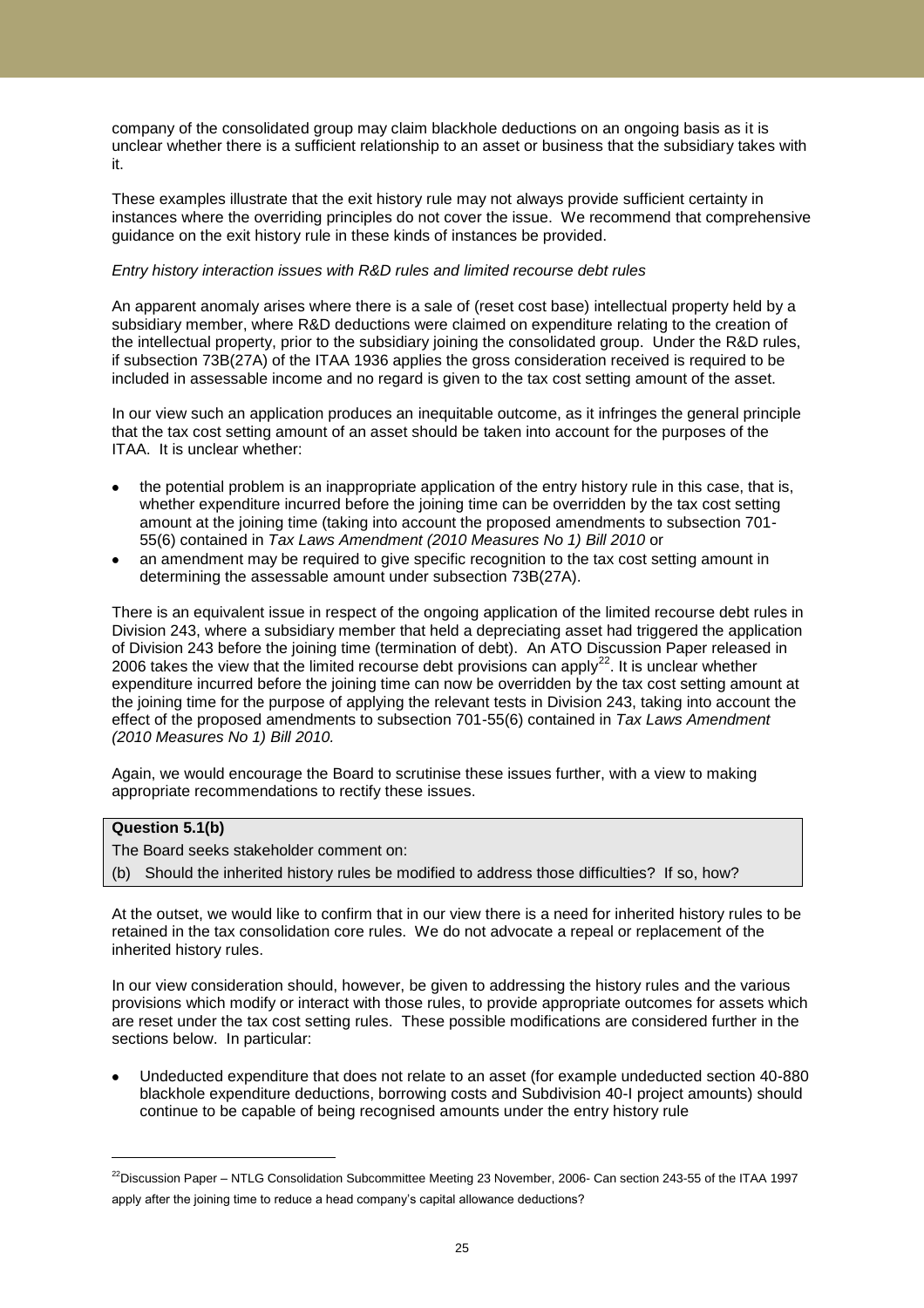Furthermore, where undeducted expenditure relating to an asset is not impacted by the tax cost setting rules, such as undeducted Division 43 capital works deductions, then such expenditure should continue to be recognised under the entry history rule.

The exit history rule rules are required to be retained as there will be an ongoing need for a broad range of tax attributes to be recognised by a leaving subsidiary, including in respect of the tax cost of its assets. Whilst in some cases a leaving subsidiary may join a consolidated group as a subsidiary member and have the tax cost of its assets reset, there will be other situations where the leaving subsidiary does not join a consolidated group (it may be held as a stand-alone company, it may become the head company of another consolidated group or an ET1C of a MEC group-in all these cases the tax cost of its assets would not be reset).

However, as discussed in our response to question 5.1(a) above, there are a number of interpretative issues that need to be resolved in respect of the exit history rule. Failing suitable interpretative guidance from the ATO a legislative clarification may be required.

## **Question 5.19 (c)**

- The Board seeks stakeholder comment on:
- (c) Alternatively, should the consolidation regime adopt a deemed acquisition model, using clean slate rules?

For reasons outlined in our response to question 5.1(a) above, consideration should be given to adjusting the entry history rule, and the various provisions which modify the entry history rule, to provide appropriate outcomes for assets which are reset under the tax cost setting rules.

The challenge with a clean slate approach is what it would mean for acquisitions of large, existing, mature businesses. In many cases the likely scenario may involve a consolidated group acquiring a former subsidiary member/s of another consolidated group with minimal tax attributes (no tax losses, no franking credits etc). The tax consolidation rules also need to cater for the scenario where there is an acquisition of an entity with a wide range of tax attributes (e.g. acquisition of the head company of another consolidated group). A clean slate approach is probably not the solution as this would require various carve outs and modification rules (as is the current position with the entry history rule).

As stated above, a clean slate approach should not apply to an entity that leaves a consolidated group, as provision needs to be made for it to take its income tax history, to cover attributes that may not be covered by a clean slate rule if it joins a consolidated group or alternatively if it does not have its assets reset if it becomes a member of another consolidated group.

## **Question 5.1(d)**

- The Board seeks stakeholder comment on:
- (d) How would a deemed acquisition model with clean slate rules work and what exceptions would be needed?

A clean slate/deemed acquisition model for assets may require changes to various parts of the tax cost setting rules. However, many features of the tax cost setting rules could be retained, including the allocable cost amount process.

## **Question 5.1(e)**

The Board seeks stakeholder comment on:

(e) What transitional issues would arise if the inherited history approach was replaced by a deemed acquisition model with clean slate rules?

If major changes are made to the inherited history rules, these should be implemented on a prospective basis.

Given the complexity of the consolidation regime, and its interaction with various provisions of the ITAA, this could require a substantive review of the whole regime to ensure that the clean slate approach operates effectively.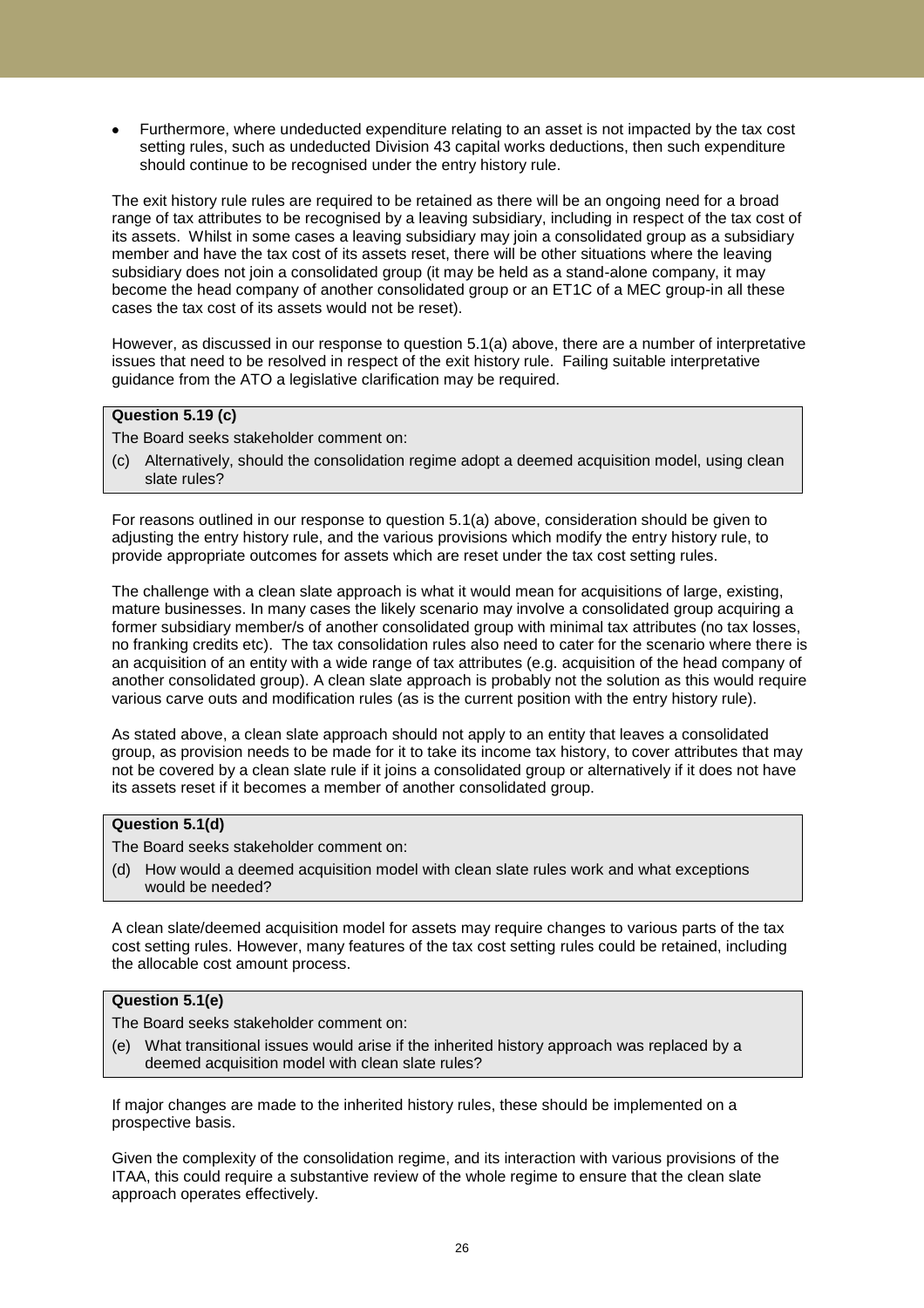There may be transitional issues but this will very much depend on how any changes are implemented.

If the changes were only to apply to new acquisitions/formations that occur after commencement, this may minimise the impact on existing consolidated groups that could apply existing provisions on an ongoing basis in respect of their pre-commencement subsidiary members. However, in such a case, consolidated groups applying different models to their assets (for pre and post commencement subsidiaries) may give rise to compliance problems.

Consideration would need to be given to allowing existing consolidated groups a transitional choice to apply the clean slate rule and deemed acquisition rule to existing subsidiary members at the date of commencement, for those assets that were reset under the tax cost setting rules when the subsidiary joined the consolidated group and are still held at the date of commencement.

A choice is proposed because we recognise some practical issues with this proposal:

This approach may require groups to recalculate previous formation or joining case tax cost setting calculations (applying the new rules) which would be a significant exercise for some consolidated groups. As a compliance saving measure consideration could be given to allowing groups to apply the tax cost setting amount for an asset determined under the old rules, but with the clean slate and deemed acquisition rules applying to determine other attributes in respect of the asset.

For example, if a depreciating asset was reset in say 2008 with a tax cost setting amount of \$100 and the terminating value at the time of commencement was \$50, the clean slate and deemed acquisition rules could be applied to the asset by reference to that tax value.

- This transitional choice would require groups to identify reset assets that are still held at the date of commencement, and to exclude non-reset assets including the head company"s own assets, assets held by transitional chosen entities and assets acquired by subsidiaries after the time they joined the tax consolidated group. We query whether tax asset registers maintained by corporate groups would be capable of identifying relevant assets.
- As indicated above not all assets held by a consolidated group will necessarily be subject to the application of the tax cost setting rules, such as assets held by the head company (however, it should be noted that the head company's own assets fundamentally reflect a clean slate model).

However, notwithstanding the potential compliance issues that may arise, allowing groups a *choice* to adopt this option would in our view suitably balance such concerns.

## **Question 5.1(f)**

- The Board seeks stakeholder comment on:
- (f) What compliance cost implications would arise from the adoption of a deemed acquisition model with clean slate rules?

Again potential compliance costs will be dependent on how extensively the changes are implemented. If the changes are limited to new acquisition cases, then this may assist in minimising compliance costs for consolidated groups.

Tax asset registers and tax consolidation calculators and models would need to be modified to be able to appropriately implement a clean slate and deemed acquisition model, and as noted above, the tax registers would need to cater for a variety of different asset models applying to the tax consolidated group:

- Existing tax values for the head company's own assets and for any transitional chosen entities' assets
- Tax cost setting method for pre-commencement subsidiaries that were not transitional chosen entities; and
- Deemed acquisition and clean slate model for post-commencement subsidiaries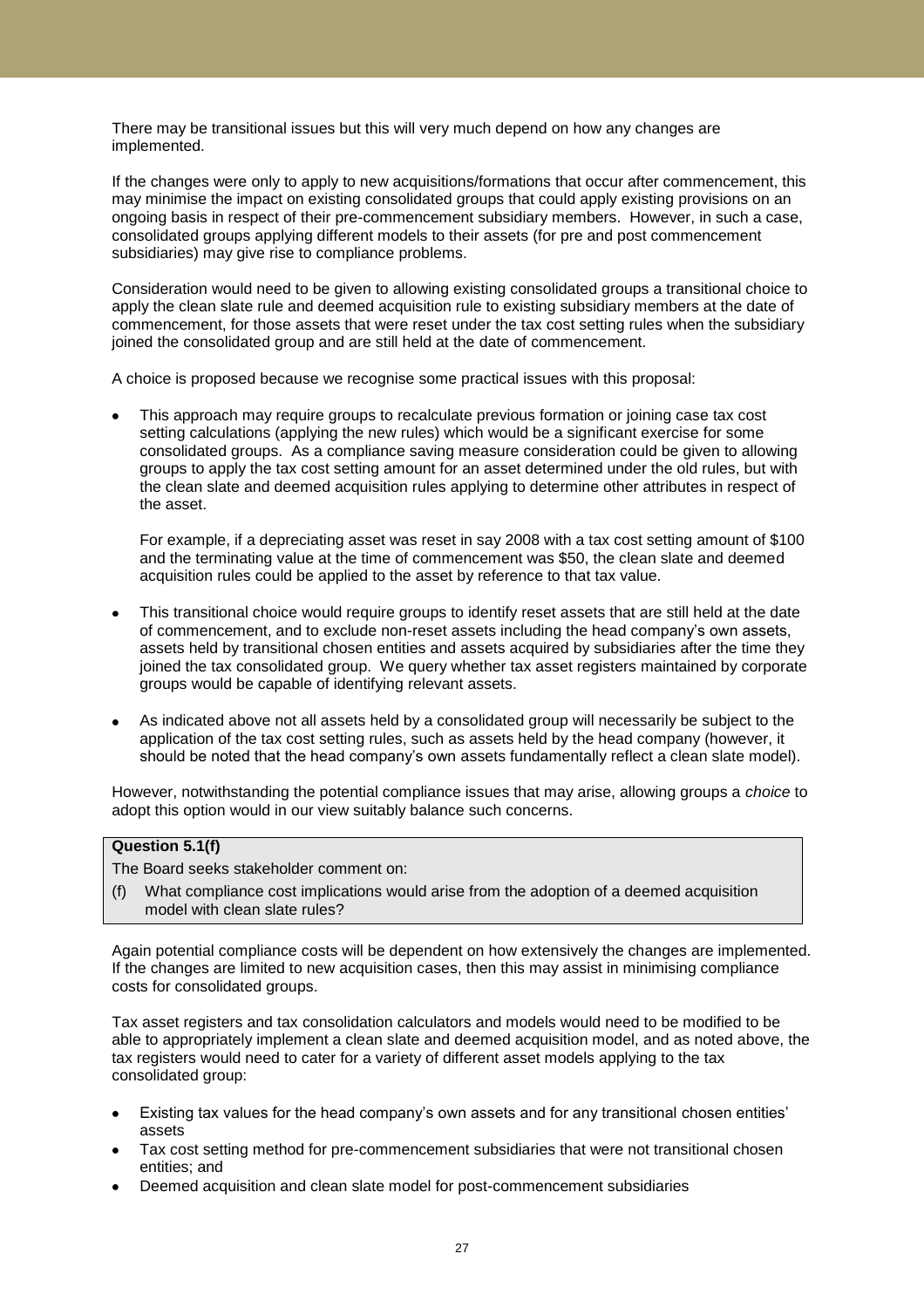There is likely to be an added compliance burden on affected subsidiaries with significant numbers of depreciating assets, as depreciation methods, effective lives and depreciation rates would need to be determined for all of the depreciating assets at the joining time.

In order to alleviate potential compliance costs, especially for smaller groups, we would recommend an optional existing tax value method for assets. We submit that there would be no integrity concerns that would exceed the compliance benefits gained from such an approach.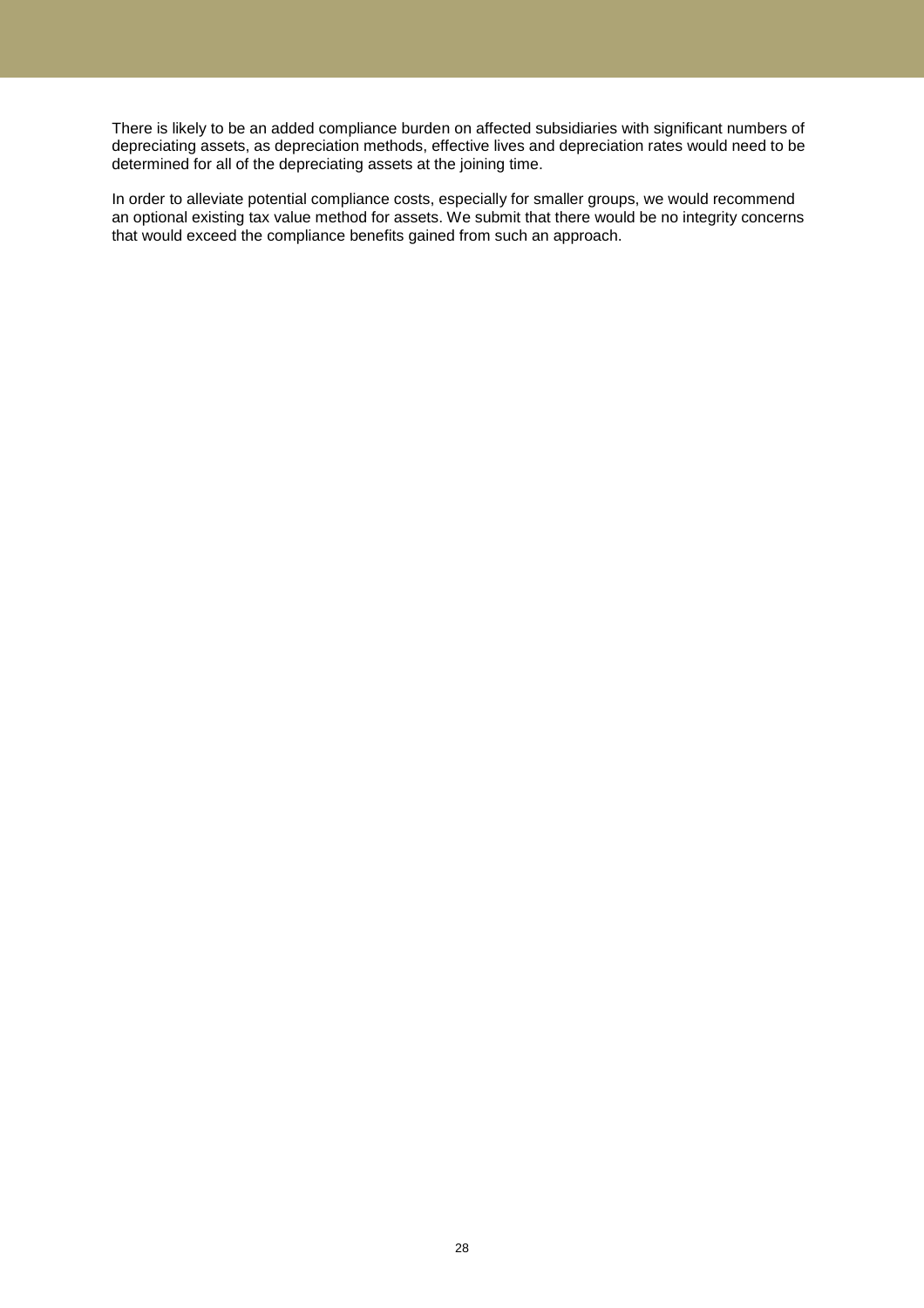## **Chapter 6 – Operation of the consolidation regime for small business**

## **Question 6.1**

The Board seeks stakeholder comment on:

(a) Are any aspects of the consolidation regime causing particular difficulties for small businesses?

The Board"s Discussion Paper highlights the fact that in the majority of cases corporate group structures are not the structure of choice for small businesses, i.e. those that carry on a business and satisfy the \$2 million aggregated turnover test in the income tax law. Indeed, it is estimated that less than 30% of such businesses use a corporate group structure which would, on the face of it, be eligible to form a consolidated group.

We suspect that corporate group structures may not the structure of choice for many businesses in the small to medium enterprise (SME) arena and not merely those which satisfy the abovementioned \$2 million test.

Two factors identified by the Board as discouraging such small business groups from consolidating are:

- the complexity of the consolidation legislation and cost of keeping up to date with the provisions by accounting and tax professionals operating in this space and
- shortcomings with the treatment of pre-CGT interests under the current legislation.

We agree that these factors discourage small business groups generally from choosing to consolidate.

### *Complexity and cost*

Anecdotal evidence is that the sheer size of the consolidation provisions, their complexity, announced but not legislated changes and the unknown in relation to issues that may arise is a real impediment to smaller practices encouraging their clients to make an irrevocable election to use the tax consolidation regime. These issues are compounded for small practices which have few clients eligible to consolidate. At the same time, clients are deterred because of the costs associated with the choice to consolidate and ongoing costs arising from its complexity.

In particular, we highlight the fact that small proprietary companies<sup>23</sup> are not generally required to prepare financial statements in accordance with the accounting standards. A choice to consolidate by SME corporate groups may therefore require them to prepare accounts which comply with accounting standards when this would not otherwise be the case. This of itself results in additional complexity and compliance costs.

Costs caused by the complexity of the consolidation regime are a greater burden for SMEs than large business. For corporate groups which satisfy the \$2 million turnover test, we suspect that cost and complexity alone would deter them from consolidating as any benefits are likely to be outweighed by costs.

## *Pre-CGT interests*

We understand that the dilution of pre-CGT interests which the Bill currently before Parliament seeks to address meant that a number of SME corporate groups opted not to consolidate but instead to better manage the downside of that decision, ie the inability to transfer losses, group franking credits and transfer assets in a tax free manner.

However other factors and, in particular, those listed below may mean that they continue to remain outside the consolidation regime.

 $\overline{a}$  $^{23}$  Generally speaking, only proprietary companies which satisfy two of three threshold tests are required to prepare financial statements in accordance with the accounting standards. The tests are \$25 million in consolidated revenue, \$12.5 million in assets and 50 employees.